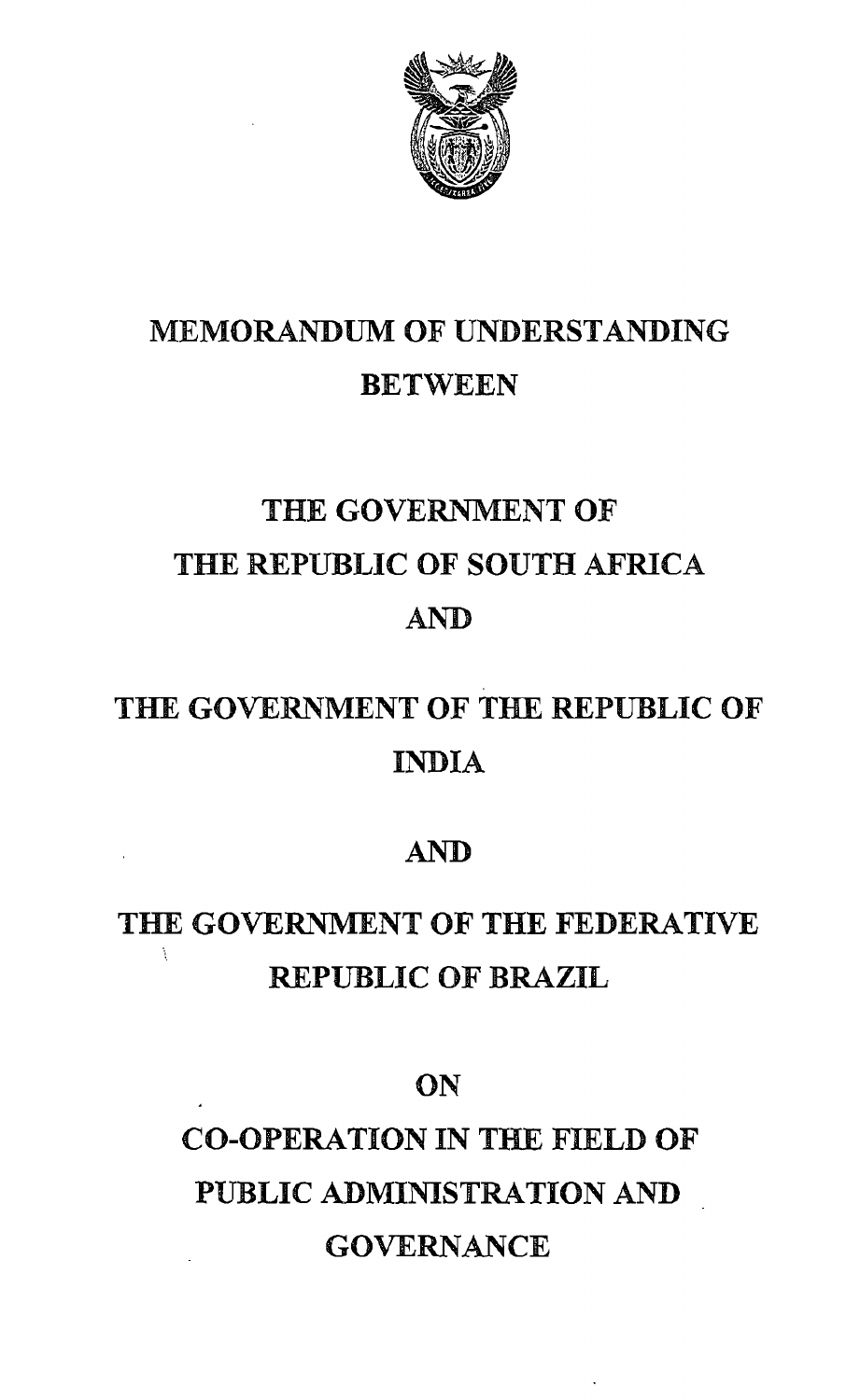#### PREAMBLE

The Governments of the Republic of South Africa (hereinafter referred to as "South Africa"), the Federative Republic of Brazil (hereinafter referred to as "Brazil") and the Republic of India (hereinafter referred to as "India"), hereinafter jointly referred to as the "Parties" and in the singular as a "Party";

TAKING NOTE of the "Brasilia Declaration" of 6 June 2003 after the meeting of the Foreign Ministers of India, Brazil and South Africa and the Joint Declaration issued on the occasion of the India-Brazil-South Africa (IBSA) Summit held in Brasilia on 13 September 2006 to establish an IBSA Working Group on Public Administration;

RECOGNIZING the emergence and consolidation of IBSA initiatives and collaboration at regional and global level for promoting good governance and wishing to strengthen South-South co-operation;

ACKNOWLEDGING that joint efforts and collaboration in the field of public administration and governance will assist in promoting social and economic development of the people of their respective countries through efficient, accessible, transparent and accountable public service;

DESIRING to strengthen South-South co-operation amongst the three countries and promote trilateral co-operation in the field of public administration and governance in seeking to achieve the Millennium Development Goals and sustainable development;

HEREBY AGREE as follows:

ŧ

#### ARTICLE 1 Competent Authorities

The competent authorities responsible for the implementation of this Memorandum of Understanding (hereinafter referred to as "this MoU"), are—

- (a) for die Government of the Republic of South Africa, the Ministry for the Public Service and Administration;
- (b) for the Government of the Federative Republic of Brazil, the Ministry of Planning, Budget and Management; and
- (c) for the Government of the Republic of India, the Ministry of Personnel, Public Grievances and Pensions.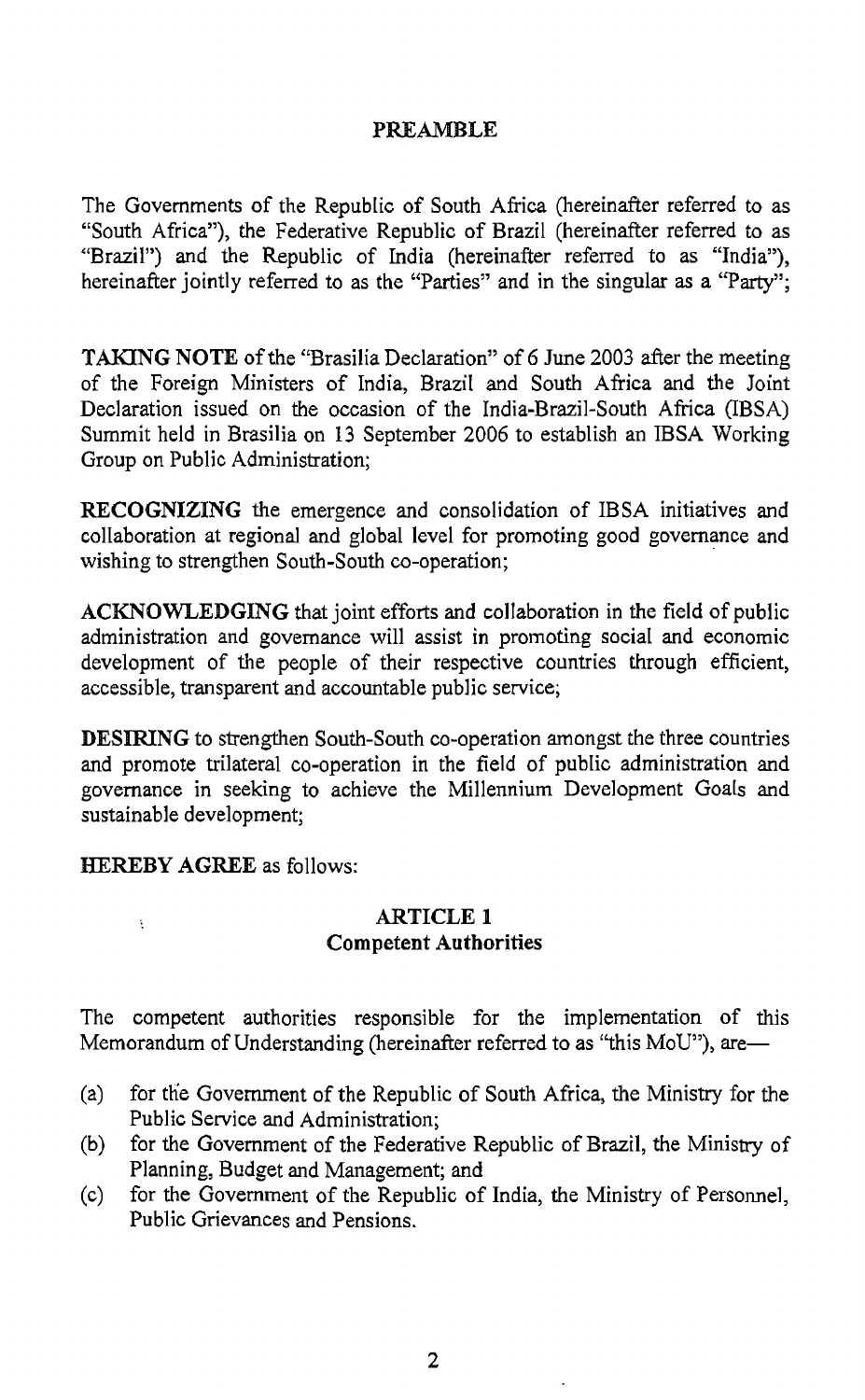#### ARTICLE 2 Areas of Co-operation

- (1) The Parties shall, subject to applicable domestic law in force in their respective countries, co-operate in the field of public administration and governance in such specialised areas as the competent authorities agree upon in writing, including, but not limited to-
	- (a) integrated monitoring and evaluation;<br>(b) e-governance;
	- e-governance;
	- (c) human resources development;
	- (d) citizen oriented service delivery;
	- $(e)$  anti-corruption and ethics; and
	- $(f)$  accountability and transparency.
- (2) In order to avoid duplication in the area of e-governance, the Working Group, established by Article 4(1), shall consult with the Trilateral Committee of Co-operation on the Information Society referred to in Article 5 of the Framework Agreement on the Information Society between the Governments of the Republic of South Africa, the Federative Republic of Brazil and the Republic of India signed in Brasilia on 13 September 2006.

#### ARTICLE 3 Forms of Co-operation

The co-operation under this MoU shall be implemented by means of-

- \ (a) 'exchange of visits and sharing of information and experience through workshops, seminars, conferences and video conferences;
- (b) exchange of experts to deliver lectures, build capacity and undertake joint comparative research;
- (c) exchange of study tours;
- (d) exchange of materials, information and systems;
- (e) meittorships and exchange programmes to facilitate skills transfer;
- (f) secondments of public officials from institutions of one Party to institutions of the other Party;
- (g) human resource development and training of public officials of one Party by the other Party;
- (h) co-operation between training institutes of the Parties;
- (i) establishment of joint institutions, projects and other joint mechanisms, as the competent authorities may agree upon; and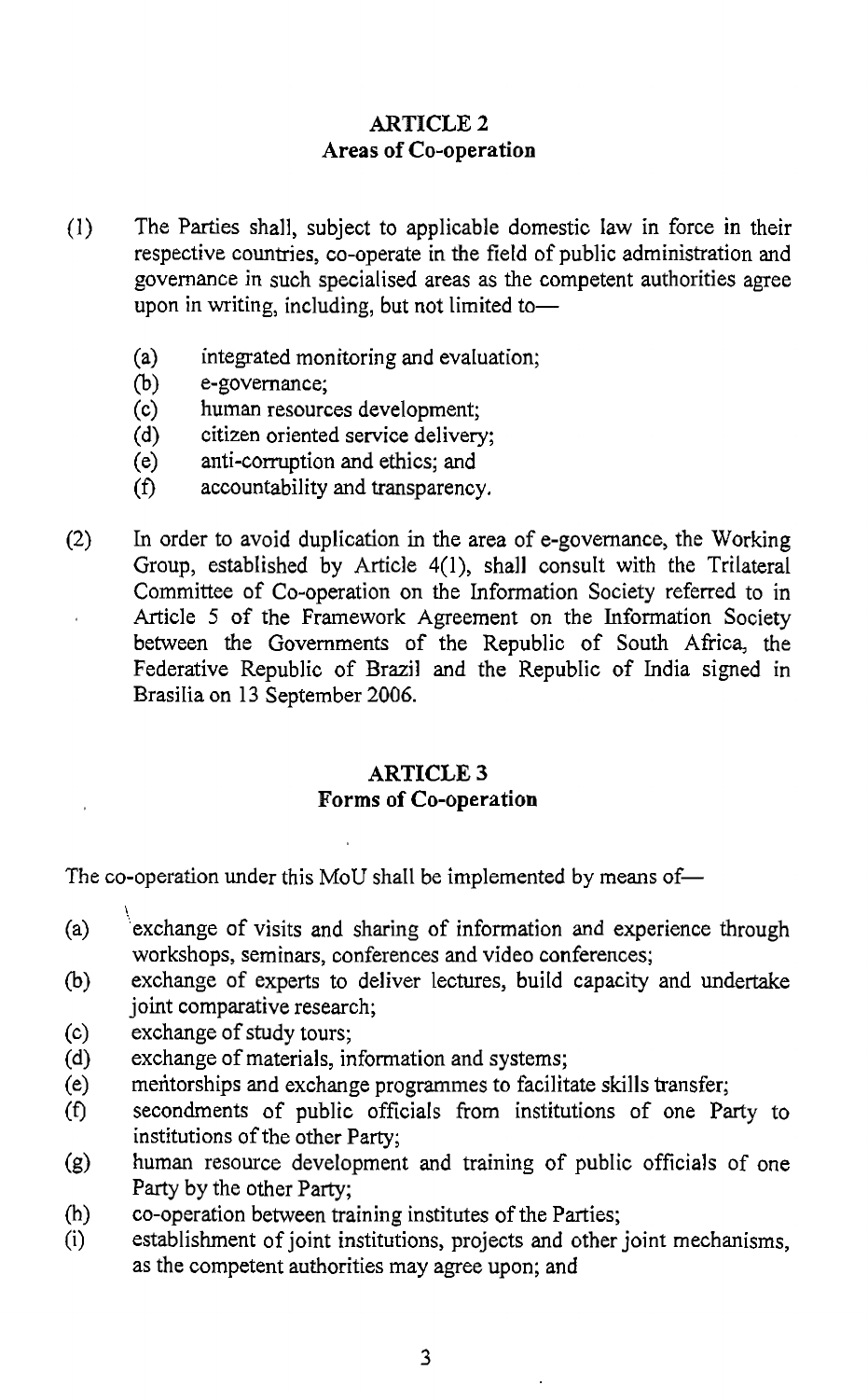U) such other ways within the purview of this MoD as the competent authorities may agree upon.

#### **ARTICLE** 4 **Working Group**

- (l) A Working Group on Public Administration (hereinafter referred to as the "Working Group"), responsible for the implementation of cooperation, is hereby established.
- (2) The Working Group shall consist of an equal number of representatives of each country, nominated by their respective competent authorities. The competent authorities shall agree on the number of representatives.
- (3) The Working Group may also invite experts or other persons to attend their meetings for specific purposes, as the competent authorities may agree upon.
- (4) The Working Group shall meet annually and the meeting shall be held by rotation in India, Brazil and South Africa.
- (5) Secretarial assistance, organisational support and reporting for the Working Group shall be provided by the host Party.
- (6) The Party which presided over the last meeting of the Working Group shall be responsible for the preparation of the minutes for that meeting and the co-ordination and liaison, including preparation of the agreed agenda, for its next meeting. Each competent authority shall designate a nodal point for co-ordination and liaison for the work of the Working Group.
- (7) The Working Group shall regularly publish its reports on the trilateral website.

#### **ARTICLE 5 Implementation of Co-operation**

(1) The Working Group shall, in writing, agree on a programme of action setting out the areas of co-operation under this MoU and identify specific activities for each area of co-operation.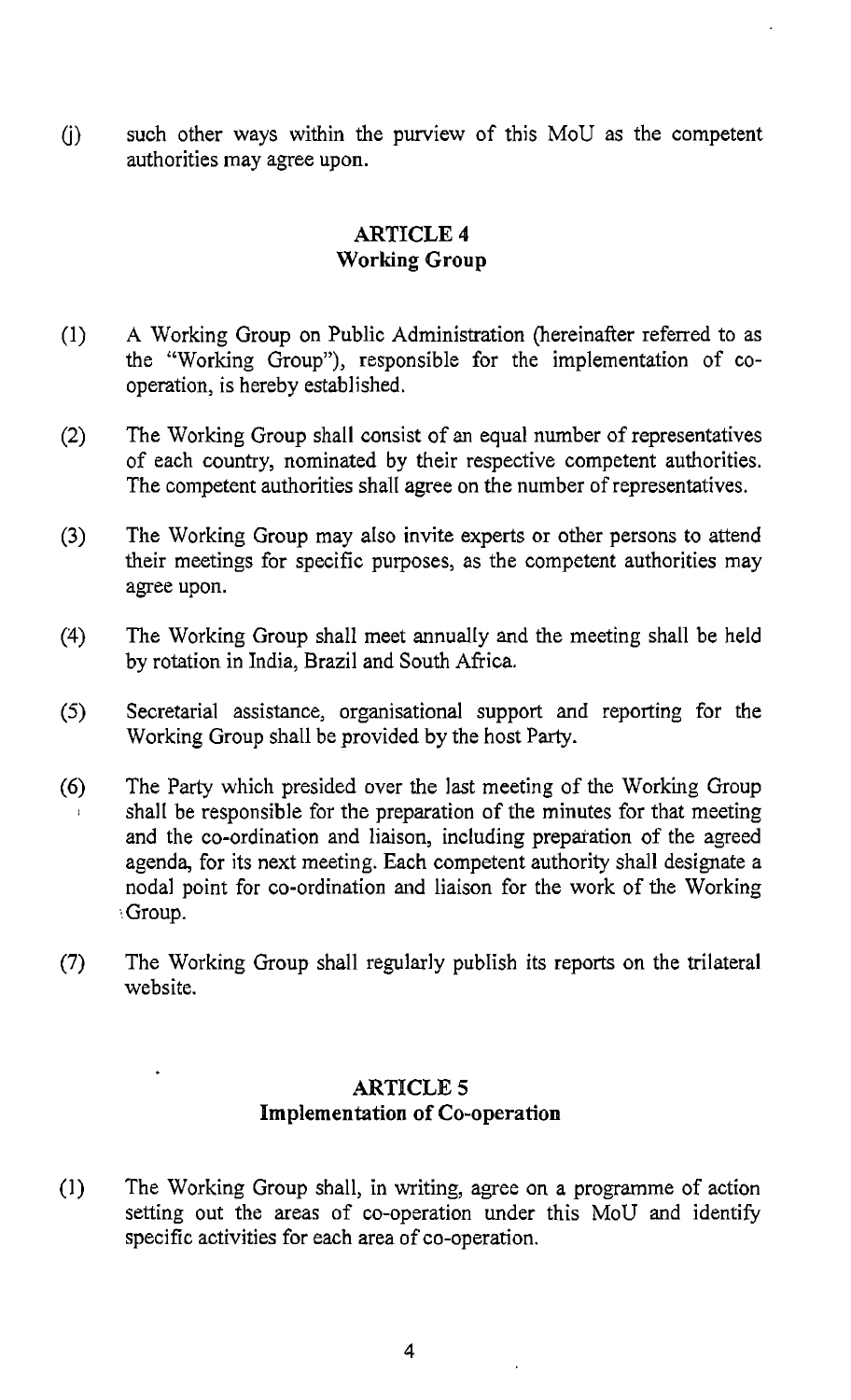- (2) The Working Group shall set up procedures of implementation and supervision of the programme of action.
- (3) The Working Group may establish one or more task teams to implement, under its supervision and direction, any aspect of the programme of action.
- (4) The Working Group shall at each meeting review the progress of implementation of the programme of action and submit a report to the competent authorities.
- (5) The Working Group shall meet at least annually to review the areas of co~operation and submit a report to the competent authorities.

#### ARTICLE 6 Financial Arrangements

- (1) The expenditure for international and local travel, accommodation and other subsistence undertaken under this MoD shall be borne by the sending Party.
- (2) The host Party shall assist with the logistical arrangements for local travel and accommodation.
- (3) The expenditure in respect of the exchange of materials, including translation into the language of the receiving Party, under this MoU shall be borne by the sending Party.
- $(4)$  . The expenditure in respect of translation and interpretation costs shall be borne by the host Party, if necessary.
- (5) The expenditure in respect of the establishment of joint institutions) projects and other joint mechanisms shall be agreed upon by the competent authorities.

#### ARTICLE 7 Intellectual Property Rights and Confidentiality

(l) Intellectual property rights regarding any co~operation under this MoU shall be enforced in accordance with the domestic law in force in the countries of, and international agreements binding on, the respective Parties.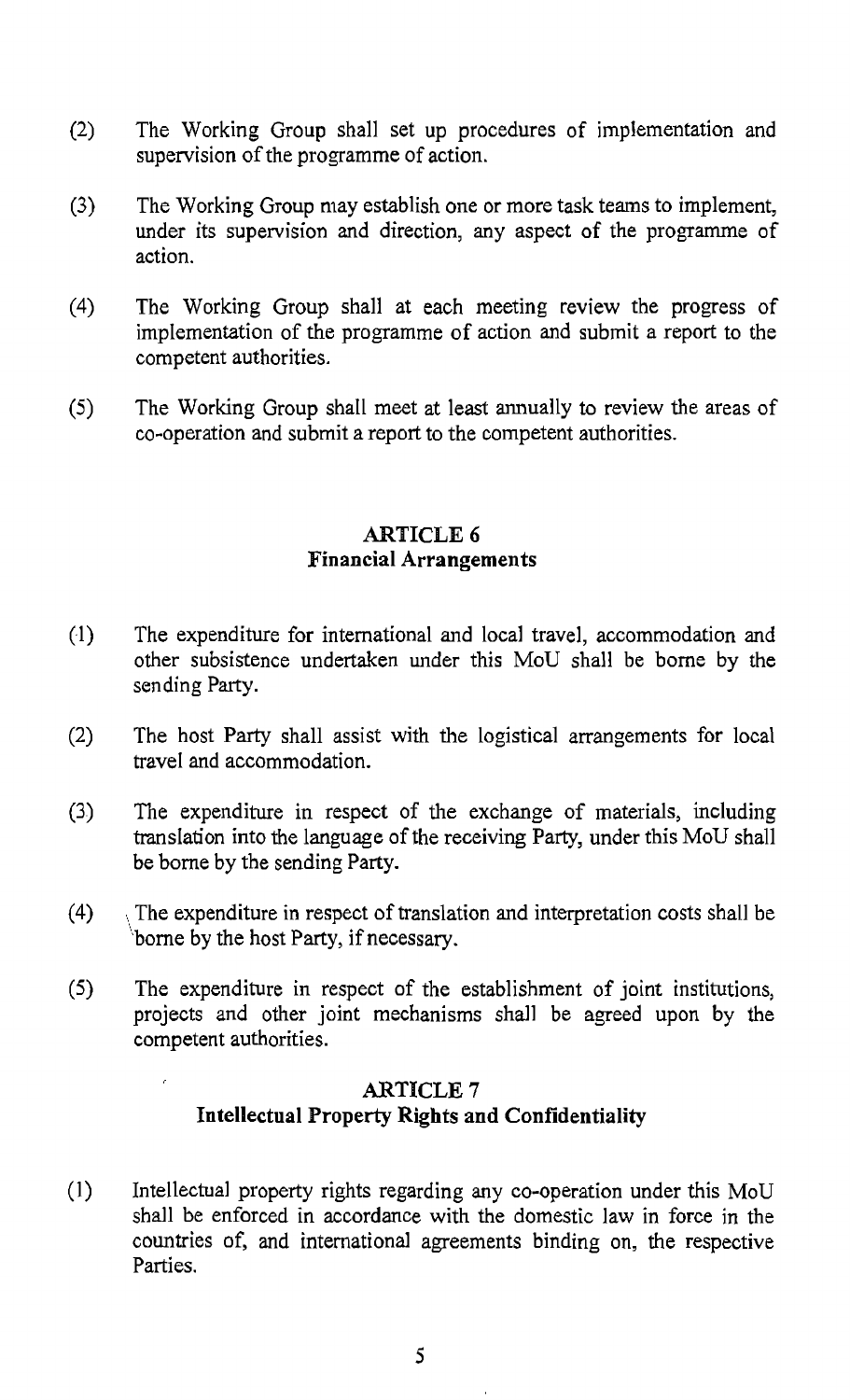- (2) When a Party discloses any information or object in any form under this MoV to the other Party, the disclosing Party shall, in writing, inform the receiving Party of any confidentiality or intellectual property right attached to the information or object.
- (3) The receiving Party shall observe such confidentiality subject to the domestic law in force in its country.

#### **ARTICLE 8** Amendment

- (1) This MoD may be amended by mutual consent of the Parties through an Exchange of Notes between the Parties through the diplomatic channel.
- (2) An amendment of this MoV shall not affect any rights and obligations arising from this MoU before the effective date of the amendment unless the Parties agree otherwise in the Exchange of Notes.

#### ARTICLE 9 Suspension

- (1) A Party may for reasons of security, public order or public health suspend temporarily, either in whole or in part, the implementation of this MoU.
- $\ddot{\phantom{0}}$ (2)  $\overline{r}$  The suspension shall take effect 30 days after written notification through the diplomatic channel or on the date of the notice if the suspending Party considers the immediate suspension desirable.
- (3) The suspending Party may terminate the suspension by written notification through the diplomatic channel.
- (4) The termination of suspension shall take effect 30 days after the notification or such earlier date as the Parties agree in an Exchange of Notes through the diplomatic channel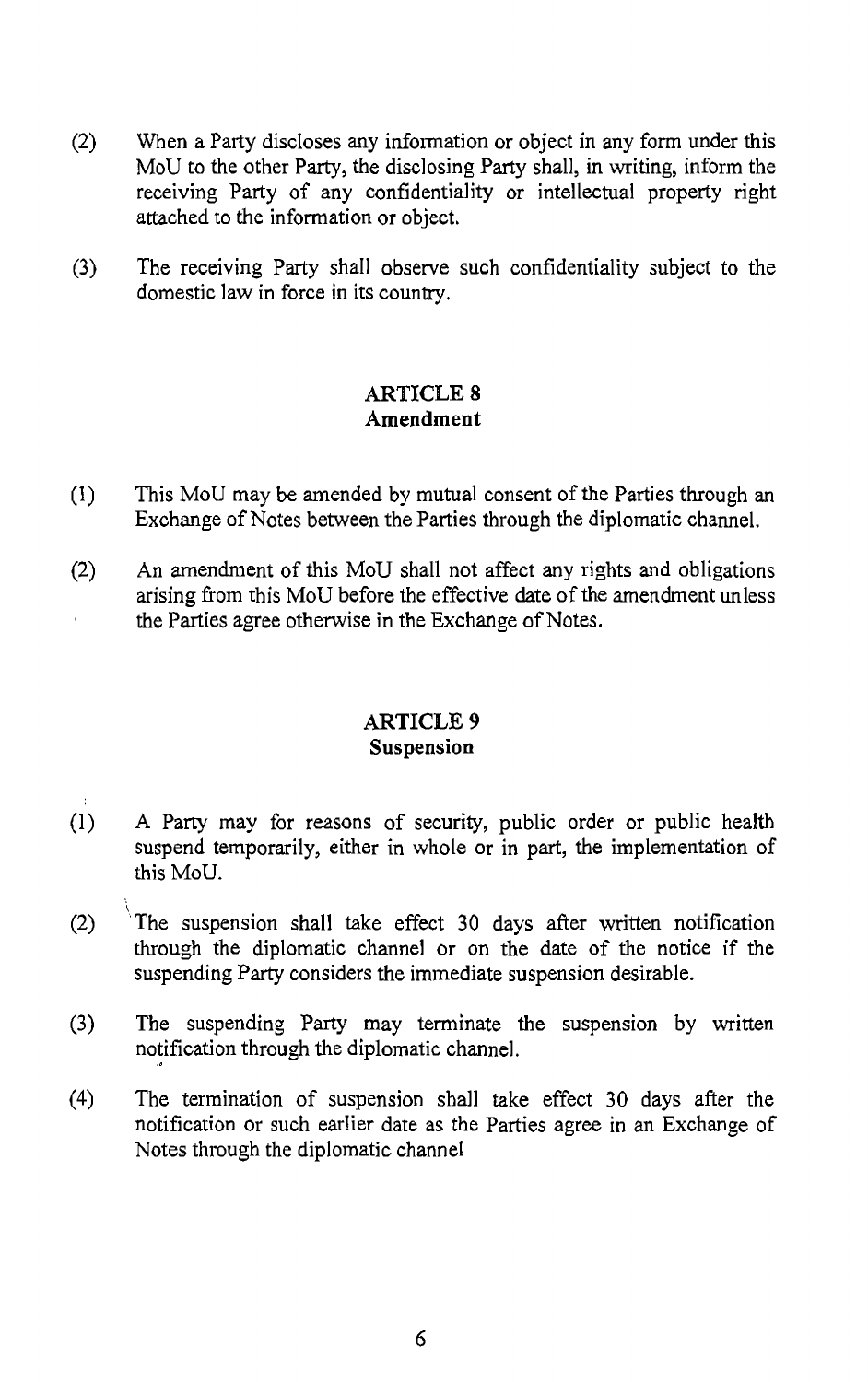#### **ARTICLE 10 Settlement of Disputes**

Any dispute between the Parties arising out of the interpretation, application or implementation of the provisions of this MoU shall be settled amicably through consultation and negotiations between the Parties.

#### **ARTICLE 11** Entry into force, Duration and Termination

- $(1)$ This MoU shall enter into force on the date of signature thereof.
- $(2)$ This MoU shall remain in force unless terminated by any Party giving six months' written notice in advance through the diplomatic channel to the other Parties of its intention to terminate this MoU.
- The termination of this MoU shall not in any way affect the validity and  $(3)$ completion of any activities undertaken in terms of this MoU before the date of termination, which shall be carried out until due discharge by performance.

IN WITNESS WHEREOF, the undersigned, being duly authorised thereto by their respective Governments, have signed this MoU in three originals each Hindi, Portuguese and English languages, all texts being equally authentic. If any conflict arises between the texts, the English text shall prevail.

DONE at  $ReZOR/A$ ... on this  $24$  day of  $QZORB2007$ .  $\overline{\nu}$ an- Milder e Government For the Government For the Government of of the Republic of of the Republic of the Federative Republic South Africa India of Brazil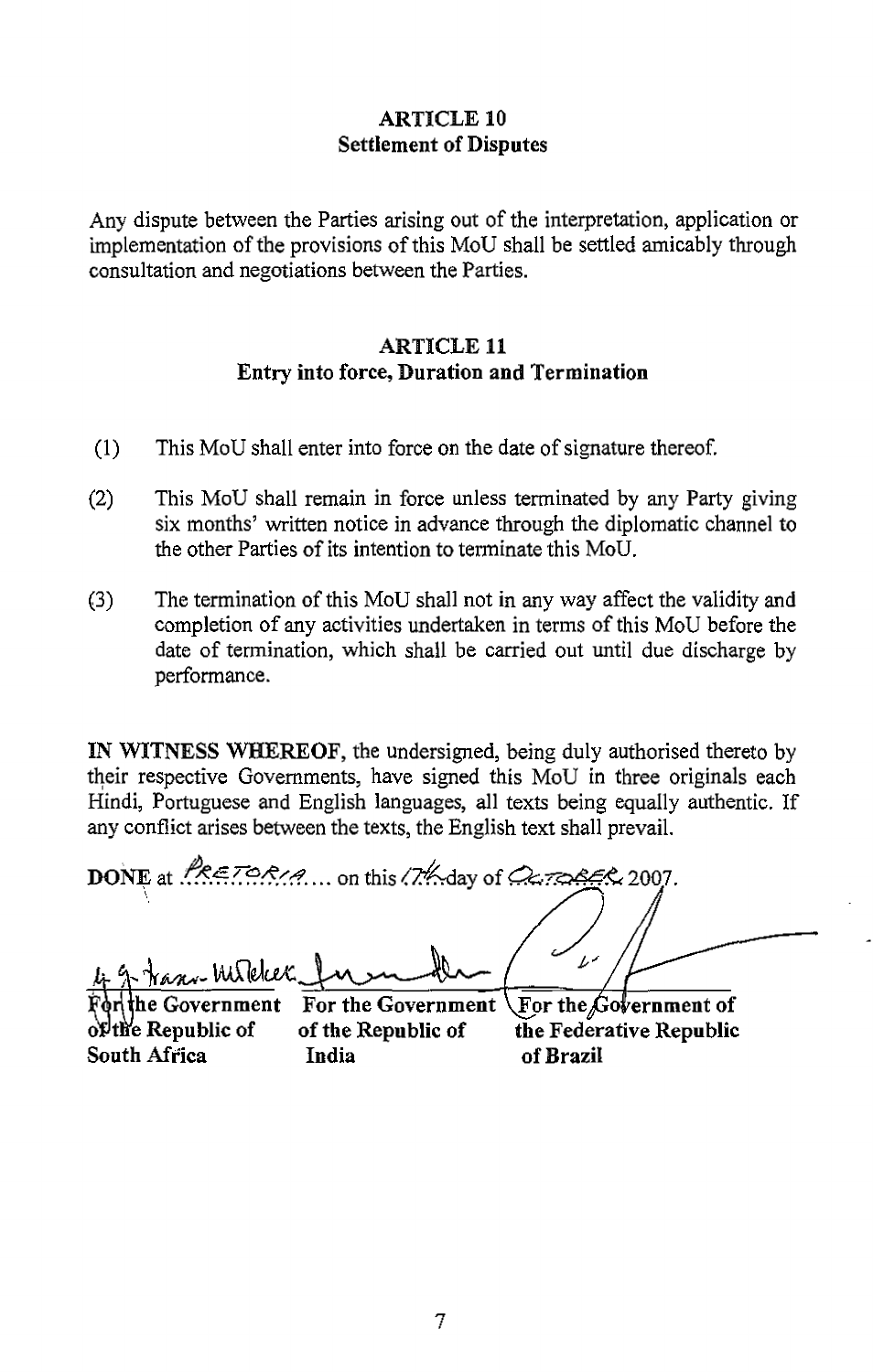## लोक प्रशासन और अभिशासन के क्षेत्र में सहयोग पर

भारत गणराज्य

और

ब्राज़ील संघीय गणराज्य

तथा

दक्षिण अफ्रीका गणराज्य

की सरकारों

के बीच

 $\sim 3$ 

 $\chi$ 

समझौता - ज्ञापन

 $\hat{\mathbf{z}}$ 

 $\tilde{\tau}$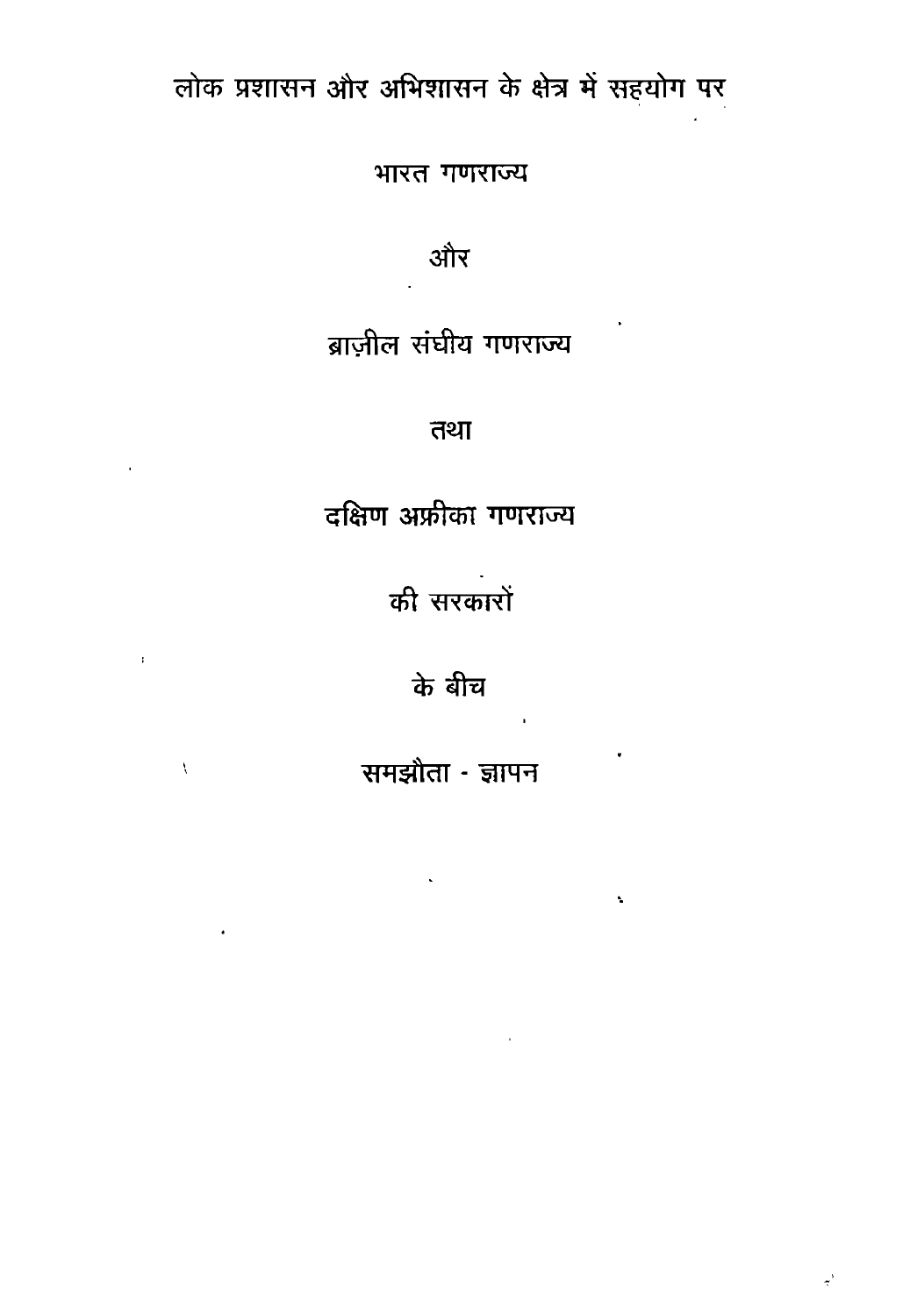## प्रस्तावना

भारत गणराज्य (आगे इसका उल्लेख "भारत" के रूप में किया जाएगा), ब्राज़ील संघीय गणराज्य (आगे इसका उल्लेख "ब्राज़ील" के रूप में किया जाएगा) और दक्षिण अफ्रीका गणराज्य (आगे इसका उल्लेख "दक्षिण अफ्रीका" के रूप में किया जाएगा), की सरकारों, जिनका आगे "पक्षकारों" के रूप में संयुक्त रूप से और "पक्षकार" के रूप में अकेले उल्लेख किया जाएगा:

भारत, ब्राज़ील और दक्षिण अफ्रीका के विदेश मंत्रियों की बैठक के पश्चात् 6 जून, 2003 की "ब्रासिलीया घोषणा-पत्र" तथा लोक प्रशासन पर भारत, ब्राज़ील और दक्षिण अफ्रीका कार्य-दल की स्थापना करने के लिए 13 सितंबर, 2006 की ब्रासिलीया में आयोजित भारत-ब्राज़ील दक्षिण अफ्रीका (आईबीएसए) शिखरवार्ता के अवसर पर जारी संयुक्त उद्घोषण को ध्यान में रखते हुए;

अच्छे अभिशासन का संवर्द्धन करने के लिए और दक्षिण-दक्षिण सहयोग को सुदृढ़ बनाने की इच्छा से क्षेत्रीय और अंतर्राष्ट्रीय स्तर पर आई बी एस ए की पहलों एवं सहयोग के उदमव और समेकन को मान्यता देते हुए;

इस बात को स्वीकारते हुए कि लोक प्रशासन एवं अभिशासन के क्षेत्र में संयुक्त प्रयासों एवं सहयोग से सुचारू, सुगम, पारदर्शी एवं उत्तरदायी लोक सेवा के जरिए संबंधित देशों के लोगों के सामाजिक एवं आर्थिक विकास को बढ़ाने में मदद मिलेगी;

तीनों देशों के बीच दक्षिण-दक्षिण सहयोग को सुदृढ़ बनाने और सहस्त्राब्दि, विकासात्मक लक्ष्यों एवं सतत विकास को प्राप्त करने हेतु लोक प्रशासन एवं अभिशासन के क्षेत्र में त्रिपक्षीय सहयोग का संवर्द्धन करने की इच्छा से:

एतदद्वारा निम्नानुसार सहमति की जाती है :-

## अनुच्छेद - 1

## सक्षम प्राधिकरण

इस समझौता ज्ञापन (आगे इसका उल्लेख "इस स.ज्ञा" के रूप में किया जाएगा) के कार्यान्वयन के लिए उत्तरदायी सक्षम प्राधिकरण हैं -

भारत गणराज्य की सरकार के लिए - कार्मिक, लोक शिकायत एवं पेंशन मंत्रालय;  $(\overline{\sigma})$ 

 $\ldots$ .2/-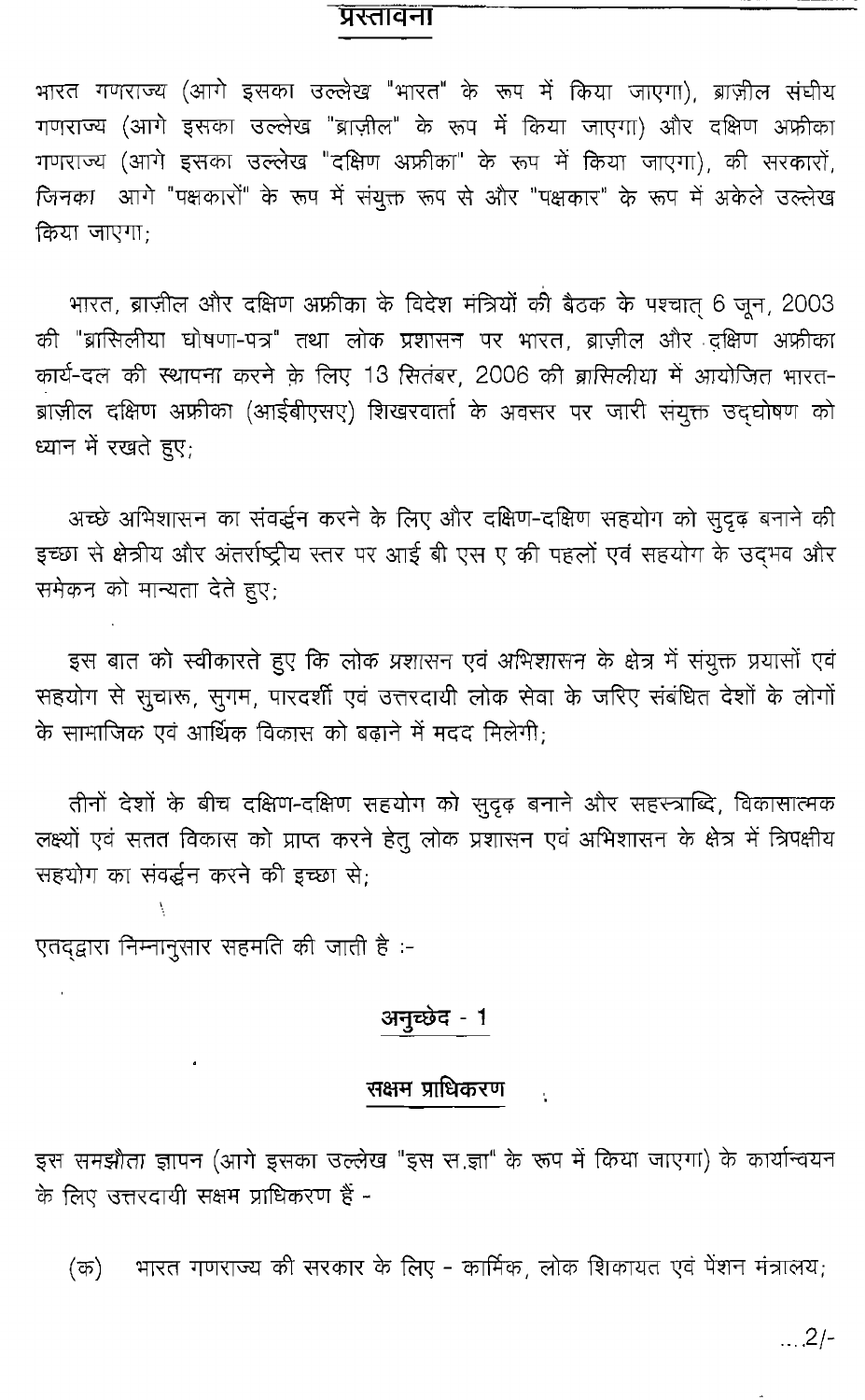ब्राज़ील संघीय गणराज्य की सरकार के लिए - योजना, बजट एवं प्रबंधन मंत्रालय; (ख)

दक्षिण अफ्रीका गणराज्य की सरकार के लिए - लोक सेवा एवं प्रशासन मंत्रालय ।  $(\mathbb{T})$ 

## अनुच्छेद-2

## सहयोग के क्षेत्र

(1) पक्षकार, अपने-अपने देशों में लागू घरेलू नियमों के अधीन, सक्षम प्राधिकरणों द्वारा लिखित में यथा सहमत विशिष्ट क्षेत्रों में लोक प्रशासन एवं अभिशासन के क्षेत्र में सहयोग करेंगे जिनमें निम्नलिखित क्षेत्र भी शामिल होंगे :-

- एकीकृत मानीटरिंग और भूल्यांकन;  $(\overline{\mathsf{sp}})$
- (ख) ई गवर्नेंस;
- मानव संसाधन विकास $_{\rm i}$  $(\pi)$
- नागरिकोंमुख सेवा प्रदायगी; (ঘ)
- भ्रष्टाचार निवारण और आचार-संहिता; तथा  $(\vec{r})$
- उत्तरदायित्व और पारदर्शिता  $(\overline{\tau})$

ई-गवर्नेंस के क्षेत्र में पुनरावृत्ति से बचने के लिए अनुच्छेद-4(1) द्वारा गठित कार्य-दल,  $(2)$ 13 सितंबर, 2006 को दक्षिण अफ्रीका गणराज्य, ब्राज़ील संघीय गणराज्य और भारत गणराज्य की सरकारों के बीच सूचना समाज पर ब्रासिलीया में हस्ताक्षरित ढ़ांचा करार के अनुच्छेद -5 में उल्लिखित सूचना समिति पर त्रिपक्षीय सहयोग समिति से परामर्श करेगा ।

## अनुच्छेद - 3

## सहयोग के रूप

इस स.ज्ञा के अंतर्गत सहयोग को निम्नलिखित तरीकों से मूर्त रूप दिया जाएगा :-

- कार्यशालाओं, संगोष्ठियों, सम्मेलनों और वीडियो कांफ्रेंस के जरिए सूचना और (क) अनुभव का आदान प्रदान तथा पारस्परिक दौरे;
- व्याख्यान देने, क्षमता-निर्माण करने तथा संयुक्त तूलनात्मक शोध कार्य करने हेतू (ख) विशेषज्ञों का आदान-प्रदान;
- अध्ययन दौरों का आदान-प्रदान:  $(\pi)$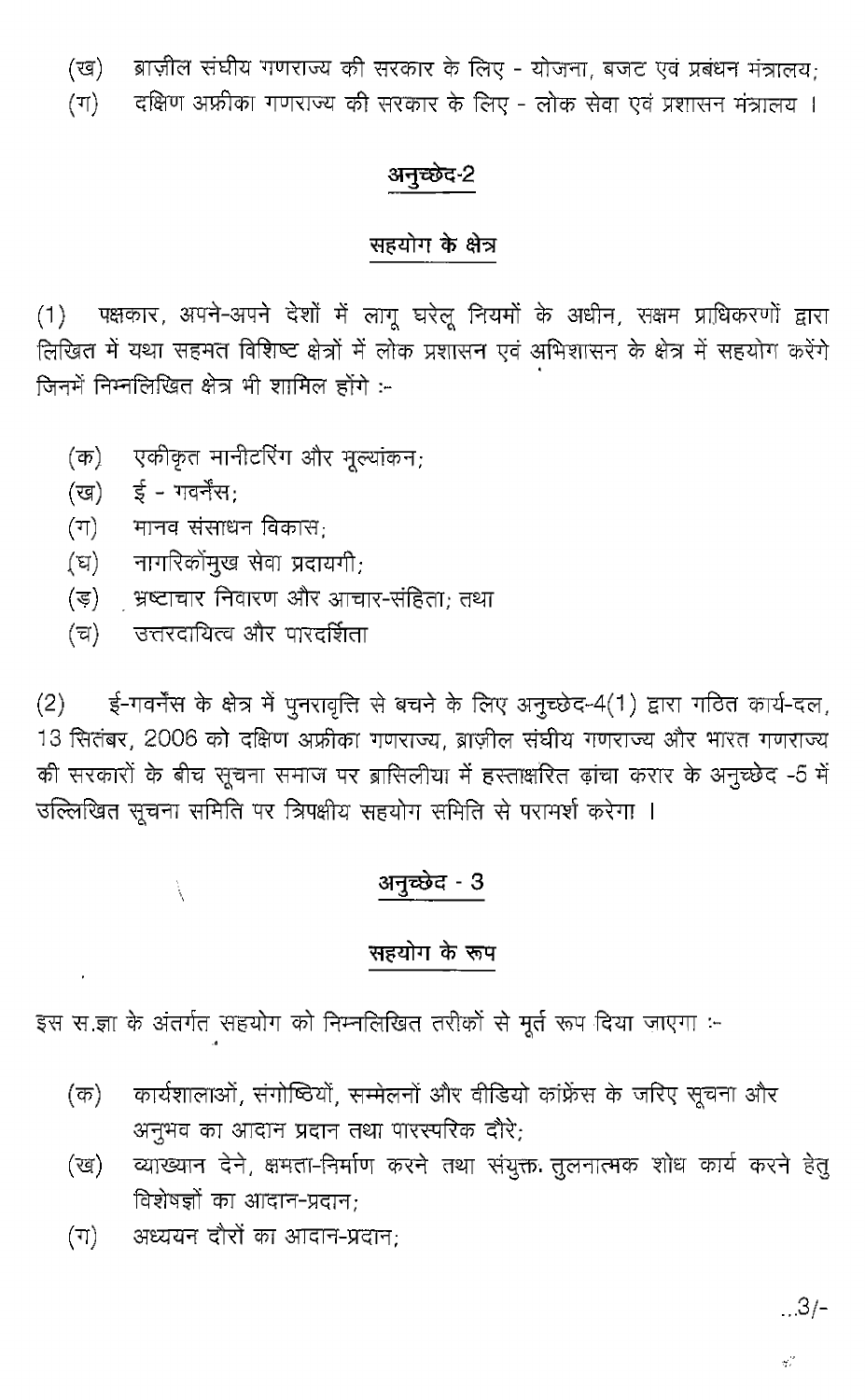- सामग्री, सूचना और प्रणालियों का विनिमय;  $(\overline{z})$
- कौशल स्थानांतरण हेतू परामर्श एवं विनिमय कार्यक्रम:  $(\vec{v})$
- एक पक्षकार की संस्थाओं से दूसरे पक्षकार की संस्थाओं में लोक अधिकारियों की  $(\overline{\tau})$ प्रतिनियुक्ति:
- एक पक्षकार द्वारा दूसरे पक्षकार के लोक अधिकारियों को प्रशिक्षण और मानव  $(\varpi)$ संसाधन विकास:
- पक्षकारों की प्रशिक्षण संस्थानों के बीच सहयोग:  $(\vec{u})$
- सक्षम प्राधिकरणों द्वारा सहमत होने पर संयुक्त संस्थाओं,  $(\vec{z})$ परियोजनाओं और अन्य संयुक्त तंत्रों की स्थापना; और
- सक्षम प्राधिकरणों की सहमति के अनुसार इस स.ज्ञा के कार्य-क्षेत्र में आने वाले ऐसे - (अ) अन्य तरीके ।

## अनुच्छेद-4

## कार्य दल

- 1) सहयोग के कार्यान्वयन के लिए उत्तरदायी लोक प्रशासन संबंधी कार्य दल (आगे इसका उल्लेख "कार्यदल" के रूप में किया जाएगा) की एतद्द्वारा स्थापना की जाती है ।
- 2) कार्य समूह में प्रत्येक देश के प्रतिनिधि समान संख्या में होगे जिनको उनके सक्षम प्राधिकरणों द्वारा नामित किया जाएगा । सक्षम प्राधिकरण प्रतिनिधियों की संख्या पर सहमत होंगे ।
- 3) कार्य दल, सक्षम प्राधिकरणों की सहमति से विशिष्ट प्रयोजनों से होने वाली अपनी बैठकों में विशेषज्ञों या अन्य व्यक्तियों को भी आमंत्रित कर सकते हैं ।
- 4) कार्य दल की बैठक वर्ष में एक बार होगी और इस बैठक को बारी-बारी से भारत, ब्राजील और दक्षिण अफ्रीका में आयोजित किया जाएगा ।
- 5) मेज़बान पक्षकार द्वारा सचिवालयीय सहायता, संगठनात्मक समर्थन और कार्य-दल के लिए रिपोर्टिंग मुहैया करायी जाएगी ।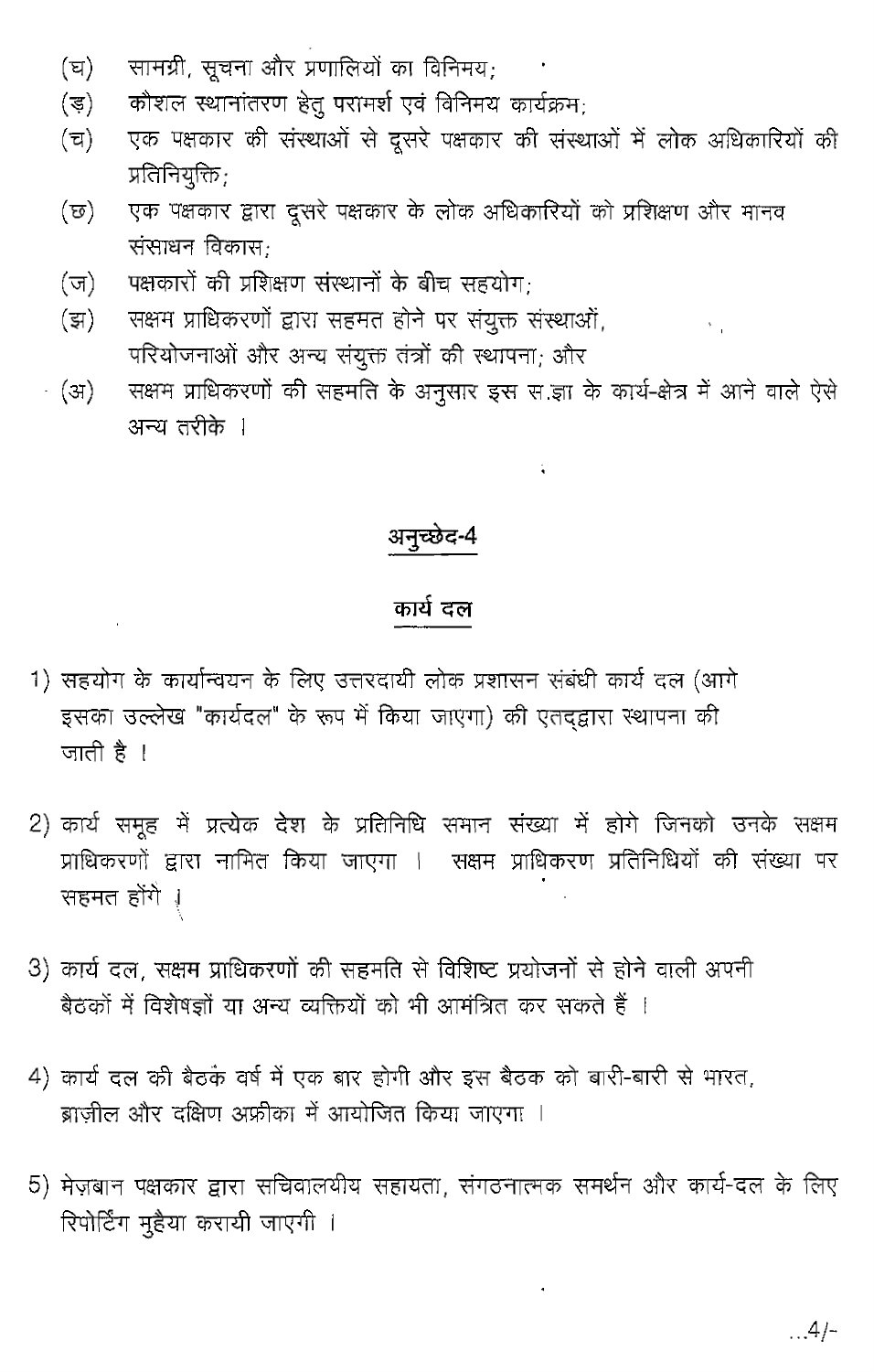- 6) कार्य दल की पिछली बैठक की अध्यक्षता करने वाला पक्षकार, उस बैठक का कार्यवृत्त तैयार करने तथा अगली बैठक के लिए तय एजेंडा को तैयार करने सहित समन्वयन व संपर्क संबंधी कार्यों के लिए उत्तरदायी होगा । प्रत्येक सक्षम प्राधिकरण कार्य दल के कार्यकरण के लिए समन्वयन व संपर्क हेतु एक नोडल बिन्दू नामोदिष्ट करेगा ।
- 7) कार्य दल त्रिपक्षीय वेबसाइट पर अपनी रिपोर्टे नियमित रूप से प्रकाशित करेगा ।

## अनुच्छेद - 5

#### सहयोग का कार्यान्वयन

- 1. कार्य दल इस स.ज्ञा. के अंतर्गत सहयोग के क्षेत्र निर्धारित करते हुए एक कार्रवाई कार्यक्रम पर लिखित में सहमत होगा और सहयोग के प्रत्येक क्षेत्र के लिए विनिर्दिष्ट कार्यकलाप अभिनिर्धारित करेगा ।
- 2. कार्य दल, कार्रवाई कार्यक्रम के कार्यान्वयन एवं पर्यवेक्षण के लिए कार्यविधि निर्धरित करेगा
- 3. कार्य दल, कार्रवाई कार्यक्रम के किसी पहलू को लागू करने के लिए अपने पर्यवेक्षण व निर्देशन के अंतर्गत, एक या अधिक कार्य-दलों की स्थापना कर सकता है ।
- 4. कार्य दल, प्रत्येक बैठक में कार्रवाई कार्यक्रम के कार्यान्वयन की प्रगति की समीक्षा करेगा और सक्षम प्राधिकरणों को रिपोर्ट प्रस्तुत करेगा ।
- 5. कार्य दल सहयोग के क्षेत्रों की समीक्षा करने के लिए वर्ष में कम से कम एक बार बैठक करेगा और सक्षम प्राधिकरणों को रिपोर्ट करेगा ।

#### अनुच्छेद - 6

### वित्तीय व्यवस्था

- 1. इस स.ज्ञा. के अंतर्गत अंतर्राष्ट्रीय एवं स्थानीय यात्रा, आवास तथा अन्य आवश्यक मदों पर किए गए व्यय को भेजने वाले पक्षकार द्वारा वहन किया जाएगा ।
- 2. मेज़बान पक्षकार स्थानीय परिवहन एवं आवास के लिए संभार-तंत्रीय व्यवस्था में मदद करेगा ।
- 3. इस स. ज्ञा. के अंतर्गत प्राप्तकर्ता पक्षकार की भाषा में अनुवाद करने सहित सामग्री

À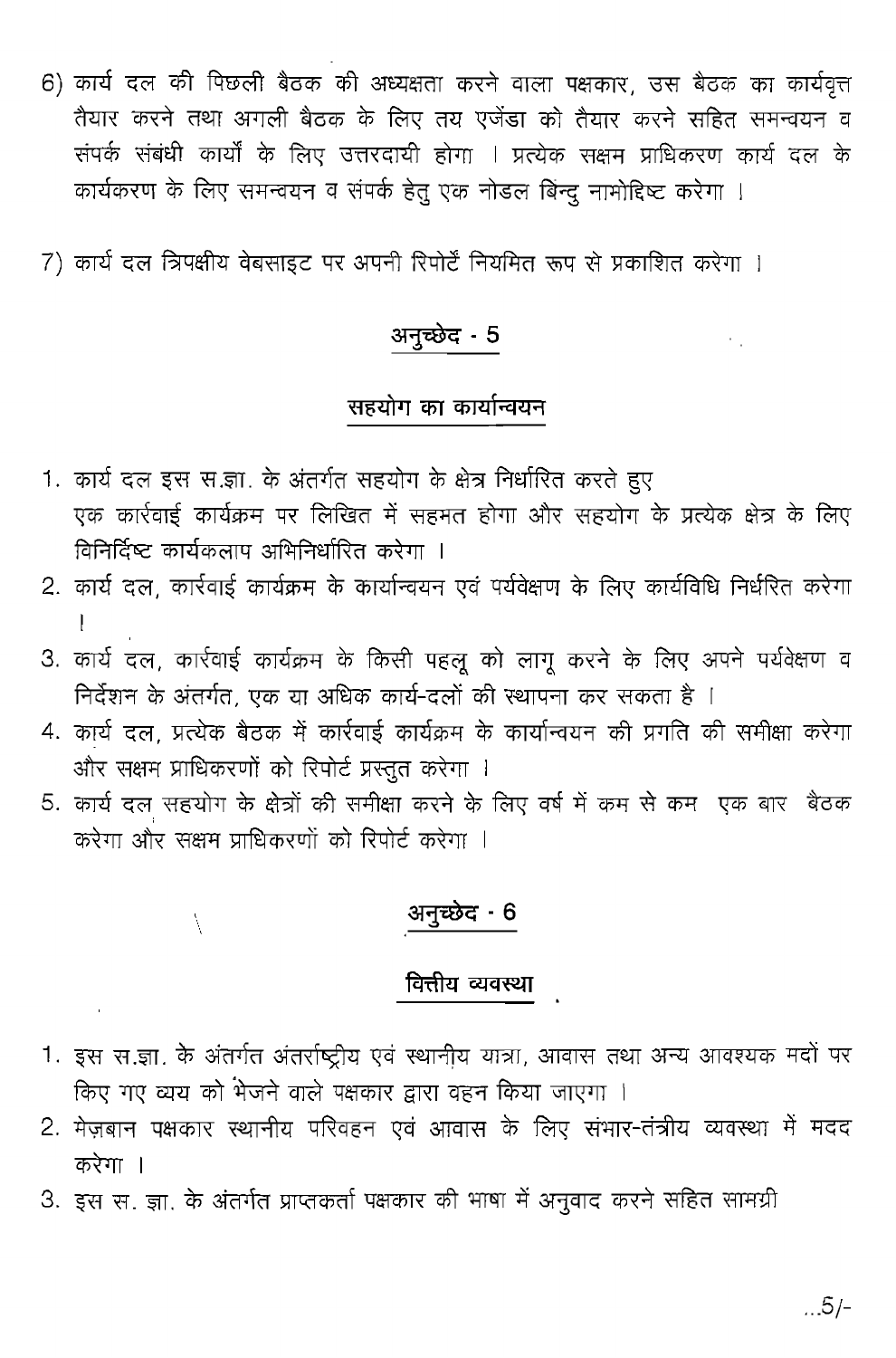में विनिमय के संबंध में होने वाले व्यय को भेजने वाले पक्षकार द्वारा वहन किया जाएगा ।

- 4. अनुवाद एवं निर्वचन लागत के संबंध में होने वाले व्यय को, यदि आवश्यक है, तो मेजबान पक्षकार द्वारा वहन किया जाएगा ।
- 5. संयुक्त संस्थाओं, परियोजनाओं और अन्य संयुक्त तंत्रों की स्थापना के संबंध में सक्षम प्राधिकरण की सहमति से व्यय किया जाएगा ।

### अनुच्छेद - 7

## बौद्धिक संपदा अधिकार और गोपनीयता

- 1. इस स.ज्ञा. के अंतर्गत किसी सहयोग के संबंध में बौद्धिक संपदा अधिकारों को संबंधित पक्षकारों के देशों में लागू घरेलू नियमों तथा उन पर बाध्यकारी अंतर्राष्ट्रीय कानूनों के अनुसार प्रवृत किया जाएगा !
- 2. जब कोई पक्षकार, इस स.ज्ञा. के अंतर्गत किसी सूचना था वस्तु का किसी दूसरे पक्षकार को किसी भी रूप में खुलासा करता है तो खुलासा करने वाला पक्षकार सूचना या वस्तू से संबंधित किसी भी गोपनीयता या बौद्धिक संपदा अधिकार के बारे में प्राप्तकर्ता पक्षकार को लिखित में सूचित करेगा ।
- 3. प्राप्तकर्ता पक्षकार अपने देश में लागू घरेलू कानून के अध्यधीन गोपनीयता बरतेगा ।

 $\mathcal{L}^{\pm}$ 

 $\chi_{\rm max}$ 

## अनुच्छेद - 8

#### संशोधन

- 1. इस स.ज्ञा, में राजनयिक माध्यमों से पक्षकारों के बीच टिप्पणी-विनिमय के माध्यम से .<br>पक्षकारों की पारस्परिक सहमति द्वारा संशोधन किया जा सकता है ।
- 2. इस स.ज्ञा. में संशोधन से इस संशोधन की प्रभावी तारीख से पहले इस स.ज्ञा. के कोई अधिकार या दायित्व तब तक प्रभावी नहीं होंगे जबतक कि पक्षकार टिप्पणी -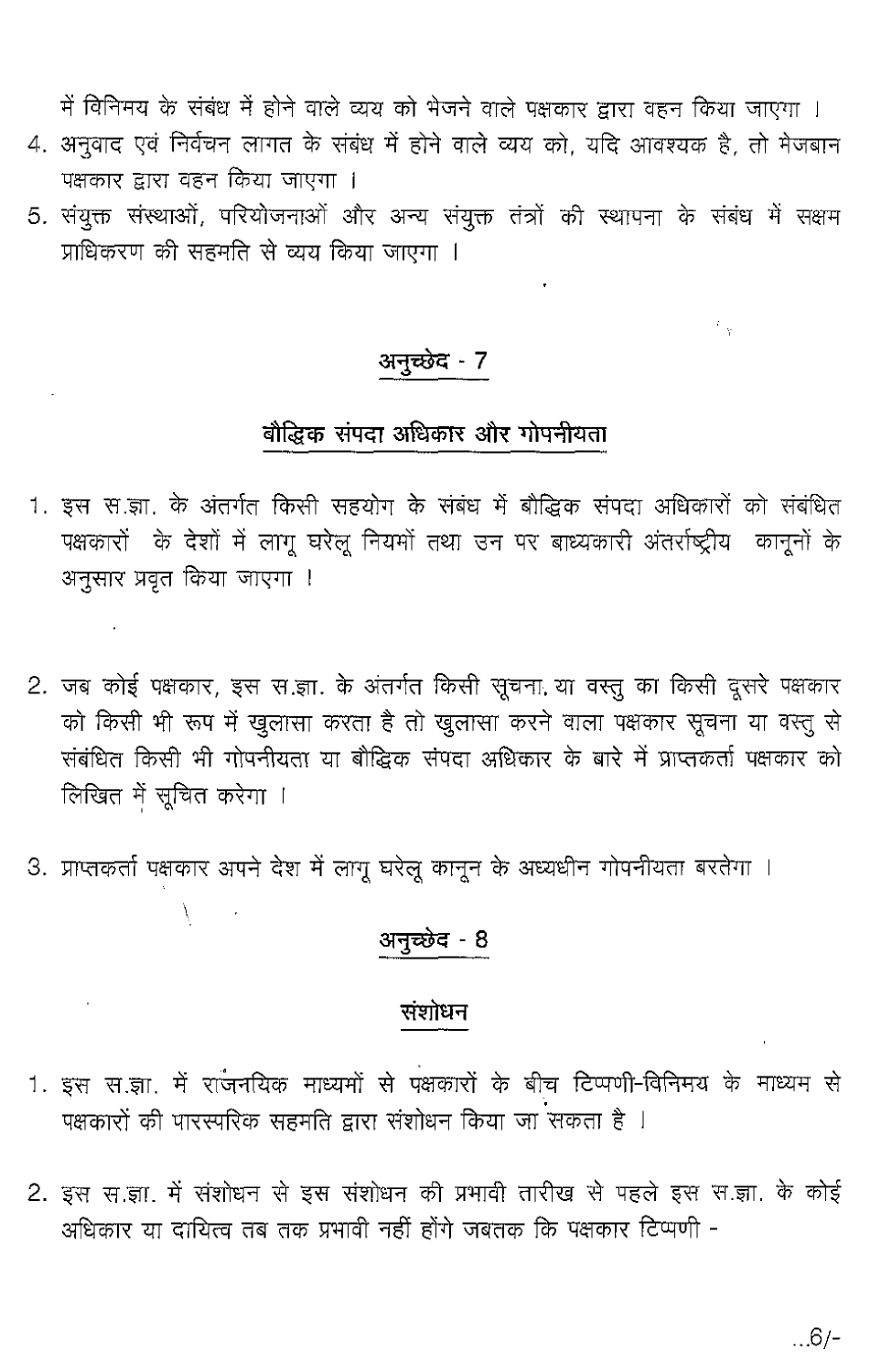विनिमय में अन्यथा सहमत नहीं होते ।

## अनुच्छेद - 9

#### निलम्बन

- 1. कोई पक्षकार, इस स.ज्ञा. के कार्यान्वयन को सुरक्षा, कानून व्यवस्था या लोक स्वास्थ्य के कारणों से पूर्णतया या आंशिक रूप में अस्थायी रूप से निलंबित कर सकता है ।
- 2. निलंबन, राजनयिक माध्यम से लिखित अधिसूचना के पश्चात 30 दिन में अथवा यदि निलंबनकर्ता पक्षकार, तत्काल निलंबन चाहता है तो सूचना की तारीख को ही प्रभावी होगा ।
- 3. निलंबनकर्ता पक्षकार, राजनयिक माध्यम से लिखित अधिसूचना द्वारा निलंबन को समाप्त कर सकता है ।
- 4. निलंबन की समाप्ति, राजनयिक माध्यम से टिप्पणी-विनिमय में पक्षकारों के बीच होने वाली किसी पहली तारीख को अथवा अधिसूचना के पश्चात् 30 दिन में प्रभावी होगी ।

## अनुच्छेद-10

## विवादों का निपटान

इस स.ज्ञा. के प्रावधानों के निवर्चन, आवेदन या कार्यान्वयन के संबंध में पक्षकारों के बीच उत्पन्न होने वाले किसी भी विवाद को पक्षकारों के बीच परामर्श और वार्ता के जरिए सौहार्दपूर्ण तरीके से निपटाया जाएगा ।

## अनुच्छेद - 11

## लागू करने की तारीख, अवधि और समाप्ति

 $.7 -$ 

यह स.ज्ञा., इस पर हस्ताक्षर होने की तारीख से लागू होगा । 1.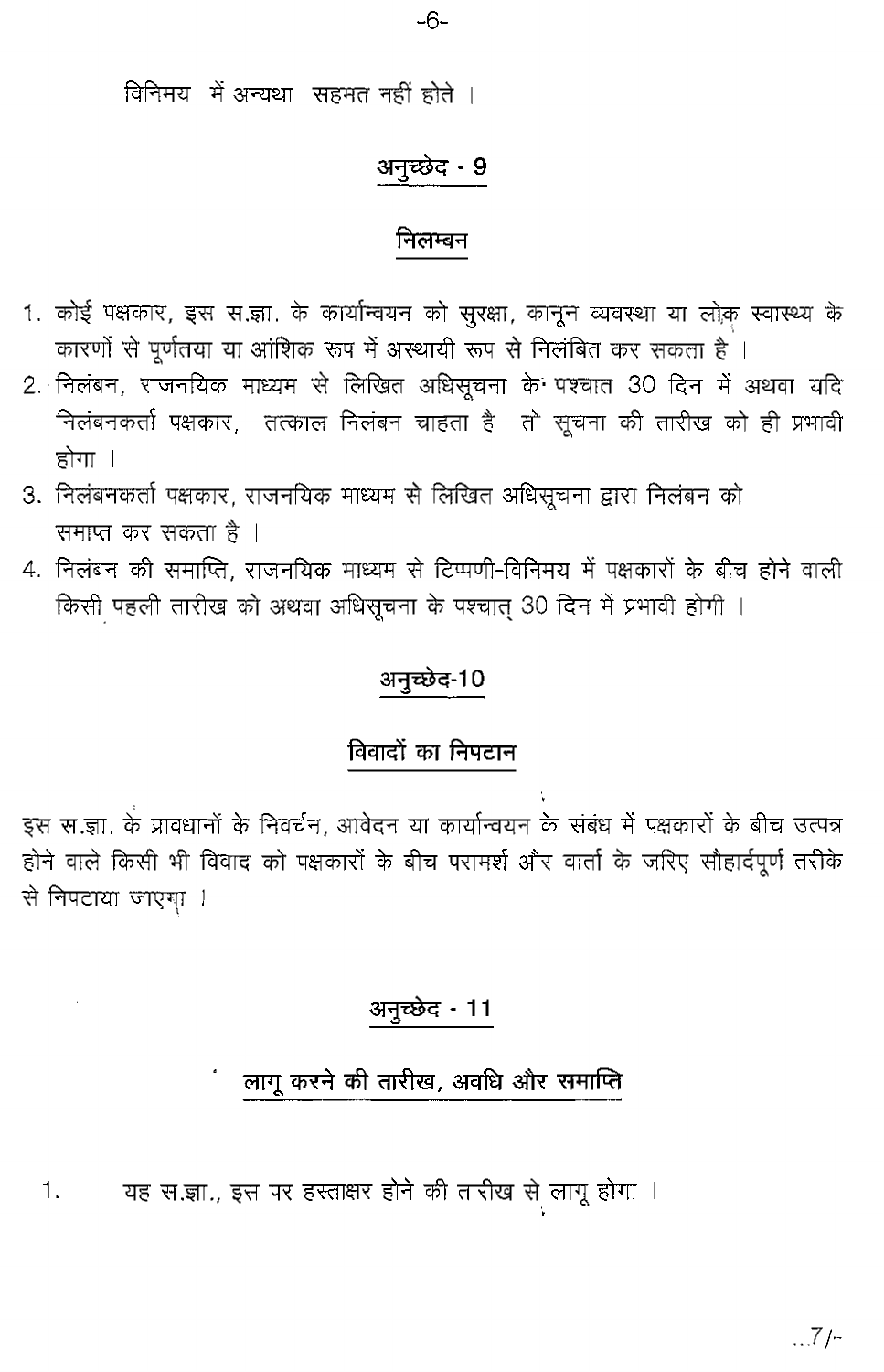- यह स.ज्ञा. तब तक लागू रहेगा जबकि कि किसी पक्षकार द्वारा इस स.ज्ञा. को 2. समाप्त करने के अपने इरादे के बारे में दूसरे पक्षकार को राजनयिक माध्यम से छः माह पूर्व लिखित सूचना न दे दी गई हो ।
- इस स.ज्ञा. की समाप्ति से इसके समाप्त होने की तारीख से पहले इस स.ज्ञा के अंतर्गत З. किए गए किसी भी कार्यकलाप की वैद्यता एवं समापन प्रभावित नहीं होगा जिस विधिवत् रूप से निष्पादित किया जाएगा ।

जिसके साक्ष्य में अपनी-अपनी सरकारों द्वारा विधिवत् रूप से प्राधिकृत किए गए अधोहस्ताक्षरियों ने हिन्दी, पूर्तगाली एवं अंग्रेजी भाषाओं में तीन-तीन मूल प्रतियों में इस स.ज्ञा पर हस्ताक्षर किए हैं और मोहर लगाई है, सभी पाठ समान रूप से प्रमाणिक हैं । यदि पाठों के बीच किसी प्रकार का विवाद उत्पन्न होता है तो अंग्रेजी पाठ अभिभावी होगा ।

वर्ष 2007 के माह अक्तूबर के 17 वें दिन को ज़ोहान्सबर्ग, दक्षिण अफ्रीका में निष्पादित ।

 $3\pi n$ z  $\lambda$ 

भारत गणराज्य की ओर से

ब्राजील सिंघीय सरकार की ओर से

shasev - WusTeheeti<br>Tool गणराज्य की 'सरकार' की ओर से

| India |  |
|-------|--|
|-------|--|

 $R_{\text{cat}}$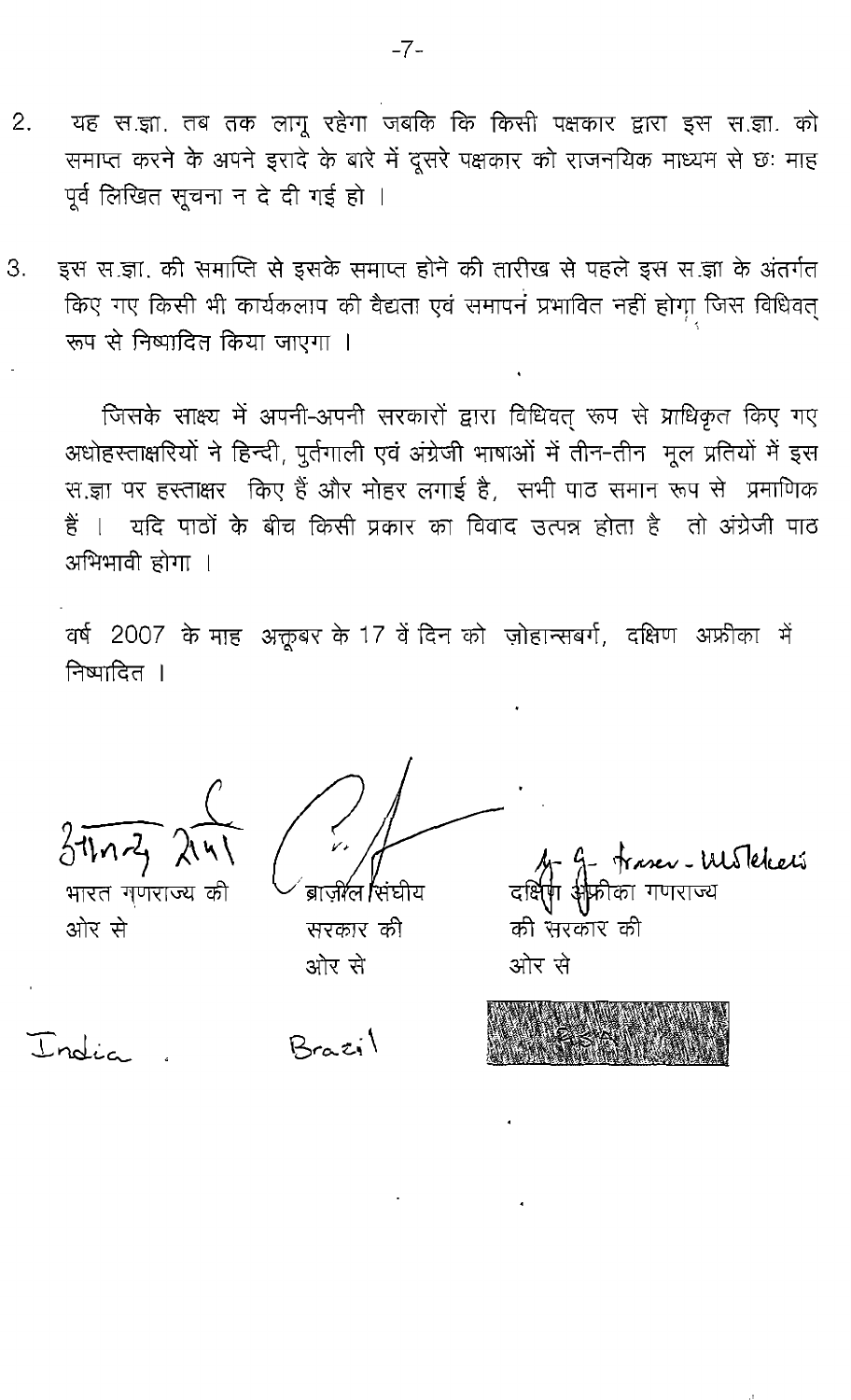#### MEMORAND0 DE ENTENDIMENTO ENTRE 0 GOVERNO DA REPUBLICA DA AFRICA DO SUL, 0 GOVERNO DA REPUBLICA DA iNDIA E 0 GOVERNO DA REPÚBLICA FEDERATIVA DO BRASIL PARA COOPERAÇÃO NAS AREAS DA ADMINISTRACAO : PUBLICA E GOVERNANCA

#### Preâmbulo

o Govemo da Republica da Africa do SuI (doravante denominado "África do Sul"),

o Govemo da Republica da India (doravante denominado "India")

e

X

o Govemo da Republica Federativa do Brasil (doravante denominado "Brasil"), denominados conjuntamente "Partes" e, individualmente, "Parte",

Tendo em vista a Declaração de Brasília de 6 de junho de 2003, resultante da reunião entre os Ministros de Relações Exteriores da Índia, do Brasil e da África do Sul, e a Declaração Conjunta emitida por ocasião do Reunião de Cúpula Índia-Brasil-África do Sul (IBAS), realizada em Brasilia em 13 de setembro de 2006, concernente à criação do Grupo de Trabalho IBAS sobre Administração Pública;

Reconhecendo o surgimento e a consolidação de iniciativas no âmbito do IBAS, a colaboração em nível regional e mundial para a promoção de boas práticas de governança, e desejando fortalecer a cooperação Sul-Sul,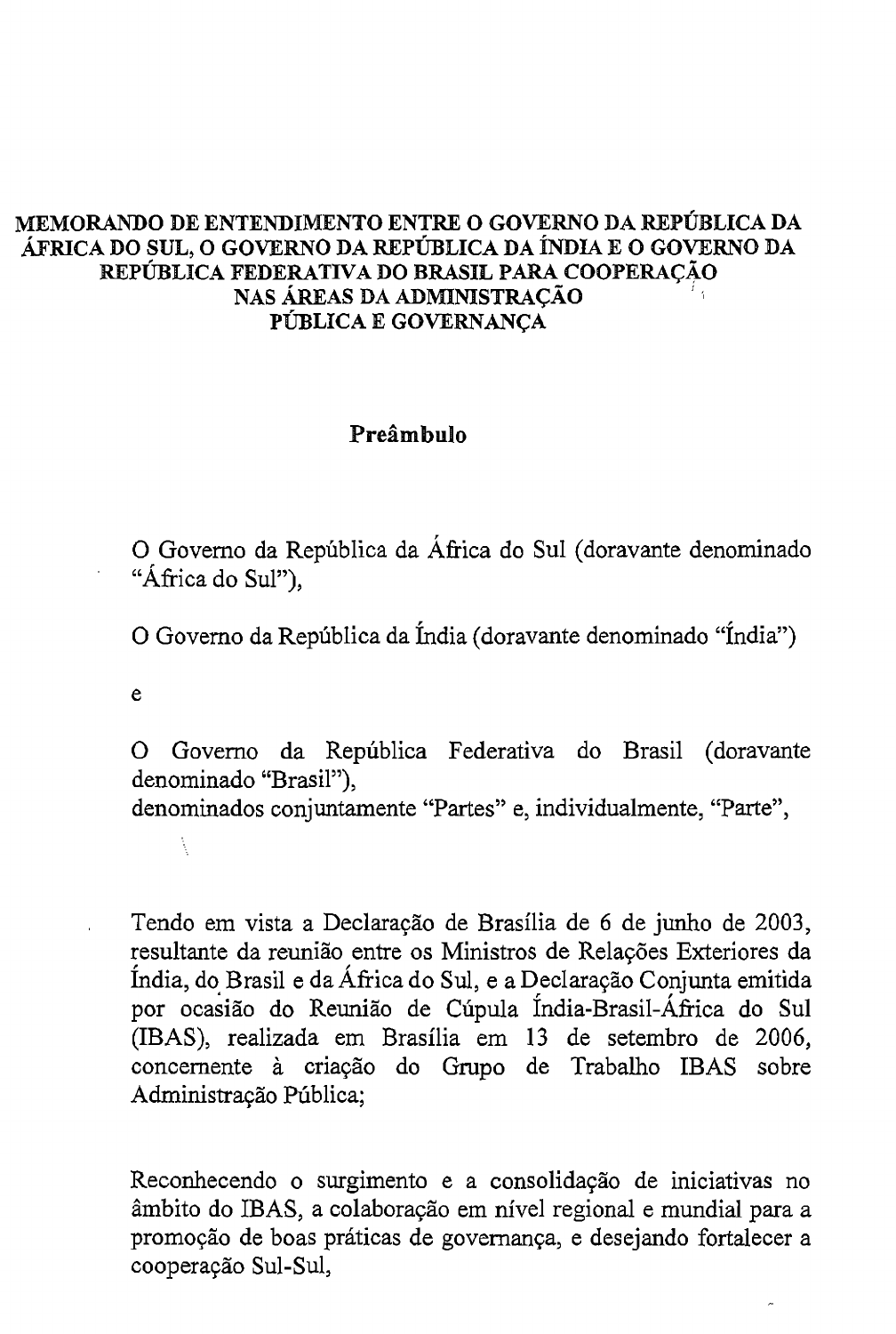Constatando que os esforços conjuntos e a colaboração no campo da administração pública e governança contribuirão para promover o desenvolvimento social e econômico dos povos de seus respectivos países por meio de serviços públicos eficientes, acessíveis, transparentes e responsáveis;

Desejando fortalecer a cooperação Sul-Sul entre os três países e promover a cooperação trilateral no campo da administração pública e governança, com vistas a alcançar os Objetivos de Desenvolvimento do Milênio e o desenvolvimento sustentável;

í.,

Acordam <sup>0</sup> seguinte:

## **Artigo 1**

## Autoridades Competentes

As autoridades a quem competirá a implementação deste Memorando de Entendimento (doravante denominado ME) são:

- a) pelo Governo da Índia, o Ministério do Funcionalismo, Ouvidoria e Pensões:
- b) pelo Governo do Brasil, o Ministério do Planejamento, Orçamento e Gestão; e
- c) pelo Governo da África do Sul, o Ministério do Serviço Público e da Administração.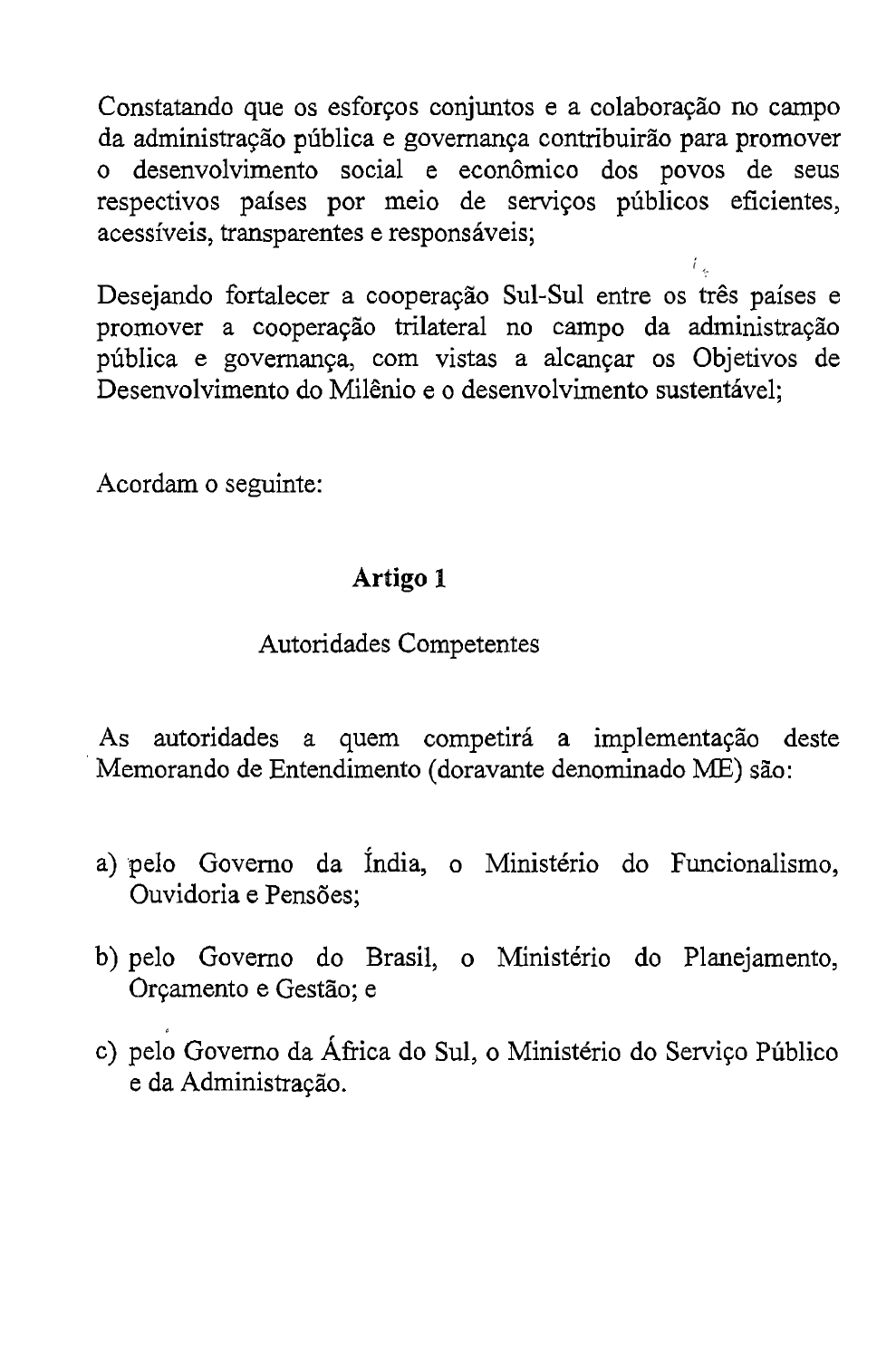## Artigo 2

#### Áreas de Cooperação

Em conformidade com a legislação em vigor nos seus respectivos paises, as Partes cooperarao no campo da administrayao publica e governança, mediante acordos por escrito entre as autoridades competentes, em áreas específicas que compreenderão; entre outras:

- a) monitoramento e avaliação integrados;
- b) *e-governança*;

1.

- c) desenvolvimento de recursos humanos;
- d) prestação de serviços direcionados ao cidadão;
- e) ética e combate à corrupção; e
- f) responsabilidade com a prestação de contas e transparência.

2. Para evitar duplicação de esforços na área de e-governança, o Grupo de Trabalho estabelecido no Artigo 4 (1) deverá consultar o Comitê Trilateral de Cooperação em Sociedade de Informação a que se refere o Artigo 5 do acordo Estrutura de Cooperação em Sociedade da Informação entre os Governos da República da Índia, da Republica Federativa do Brasil e da Republica da Africa do SuI, celebrado em Brasilia em 13 de setembro de 2006.

## Artigo 3

#### Formas de Cooperação

A cooperação ensejada por este ME será implementada por meio de:

a) intercâmbio de visitas e troca de informações e experiências, mediante *workshops*, seminários, reuniões de trabalho e videoconferências;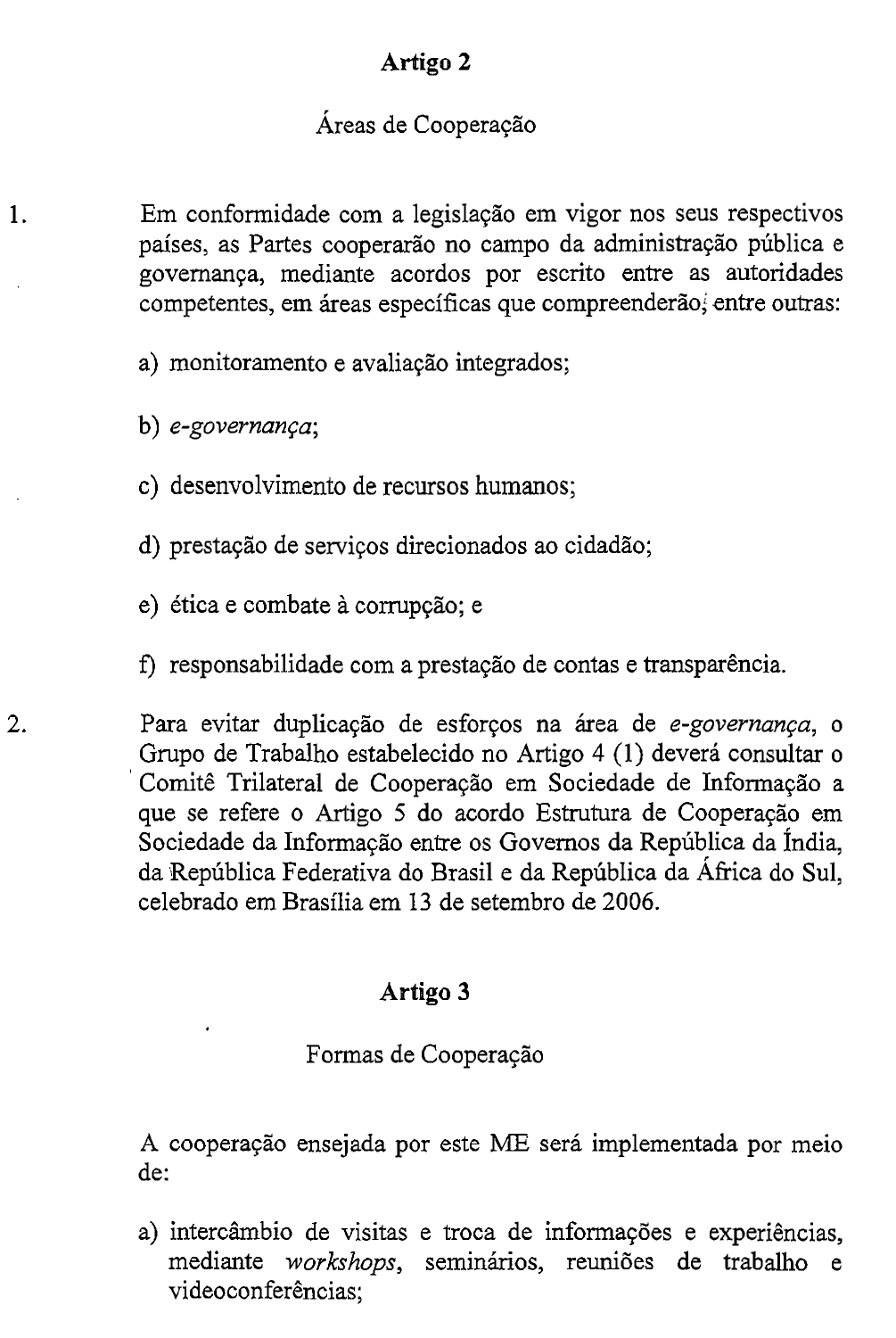- b) intercambio de especialistas para apresentar palestras, ministrar cursos de capacitação e realizar pesquisas comparativas conjuntas;
- c) viagens de estudos;

Â.

- d) troca de materiais, informações e sistemas;
- e) programas de tutorias e programas de intercâmbio para facilitar a transferência de habilidades:
- f) apoio a visitas de servidores públicos das instituições de uma Parte às instituições de outra Parte;
- g) desenvolvimento de reeursos hwnanos e treinamento de servidores públicos de uma Parte por outra Parte;
- h) cooperação entre instituições de treinamento das Partes;
- i) criação de instituições, projetos e outros mecanismos conjuntos, a eriterio das autoridades competentes; e
- j) quaisquer outros meios que atendam aos prop6sitos deste ME, que as autoridades competentes acordem entre si.

#### **Artigo 4**

#### Grupo de Trabalho

Fica estabelecido um Grupo de Trabalho sobre Administração Pública (doravante denominado Grupo de Trabalho) para conduzir a implementayao do programa de cooperação.

O Grupo de Trabalho será integrado por igual número de representantes de cada pais, designados pelas respectivas autoridades competentes, que acordarão o número de representantes.

o Grupo de Trabalho podera convidar especialistas ou outras pessoas para participarem de reunioes com fins especificos, que as autoridades competentes acordem entre si.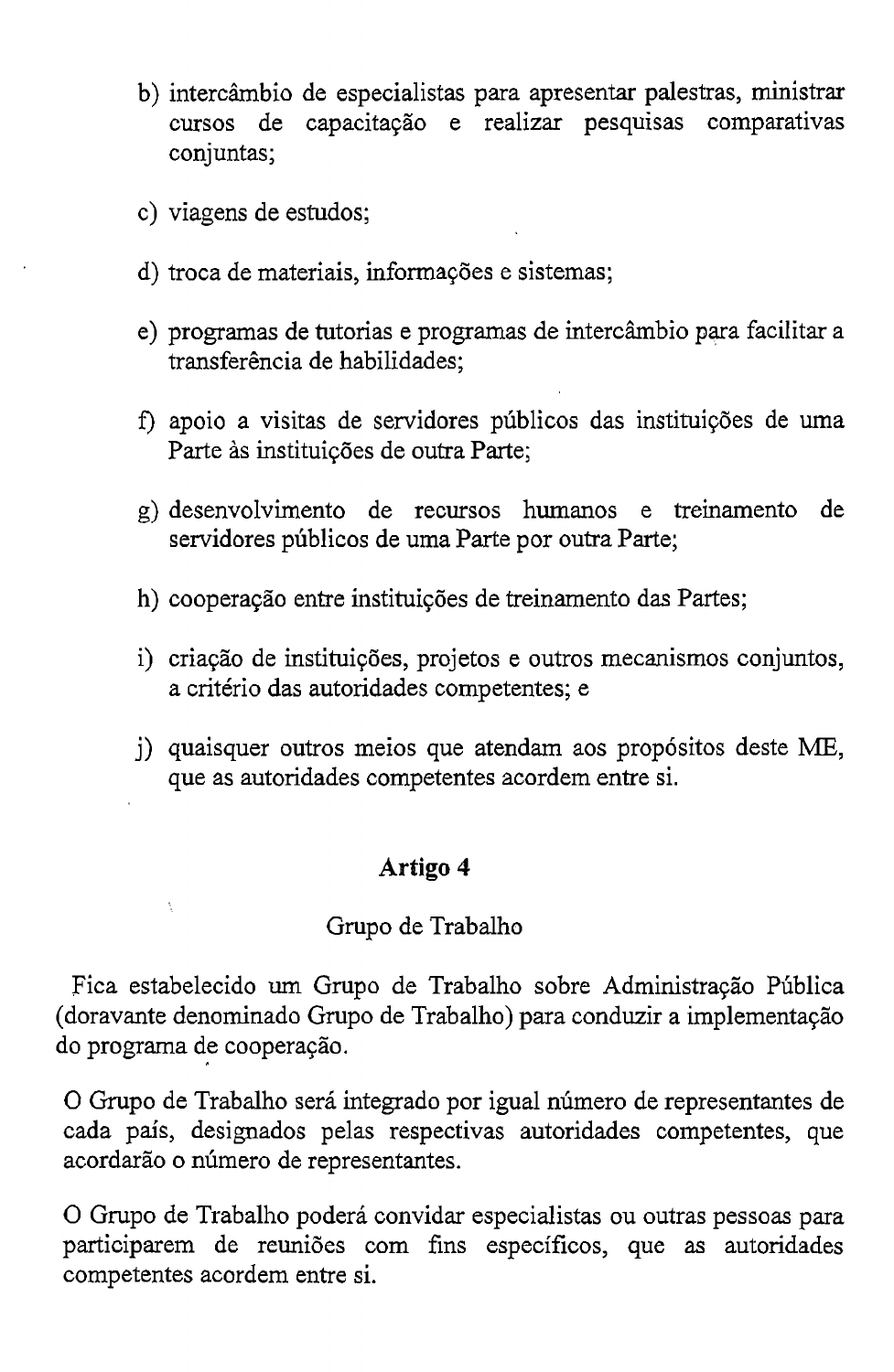- 4. o Grupo de Trabalho devera reunir-se, anualmente, em forma rotativa, na India, no Brasil e na Africa do SuI.
- 5. Os serviços de secretaria, apoio administrativo e relatoria do Grupo de Trabalho serão providos pela Parte anfitriã.
- 6: A Parte que tiver ocupado a presidencia da ultima reuniao do Grupo de Trabalho será responsável pela ata daquela reunião e pelos trabalhos de coordenação e transição referentes à próxima reunião, inclusive a organização da agenda da próxima reunião. Cada uma das autoridades competentes designará um ponto nodal para os trabalhos de coordenação e contatos do Grupo de Trabalho.

o Grupo de Trabalho publicara periodicamente seus relatorios no sitio trilateral na Internet.

## Artigo 5

:7. "

 $\mathbb{I}.$ 

~.

 $2^{\cdot}$ 

5.

I

#### Implementação da Cooperação

O Grupo de Trabalho acordará, por escrito, um programa de ação, que estabelecerá as áreas de cooperação dentro do escopo deste ME, identificando atividades específicas para cada área de cooperação.

O Grupo de Trabalho definirá os processos de implementação e supervisão do programa de ação.

- 3. O Grupo de Trabalho poderá criar um ou mais grupos-tarefa para implementar, sob sua supervisão e direção, qualquer componente do programa de ação.
- *A.* o Grupo de. Trabalho promovera, em cada uma de suas reuni5es, uma avaliação de progresso do programa de ação, apresentando um relatório às autoridades competentes.

O Grupo de Trabalho reunir-se-á pelo menos uma vez por ano, para revisar as áreas de cooperação e apresentar um relatório às autoridades competentes.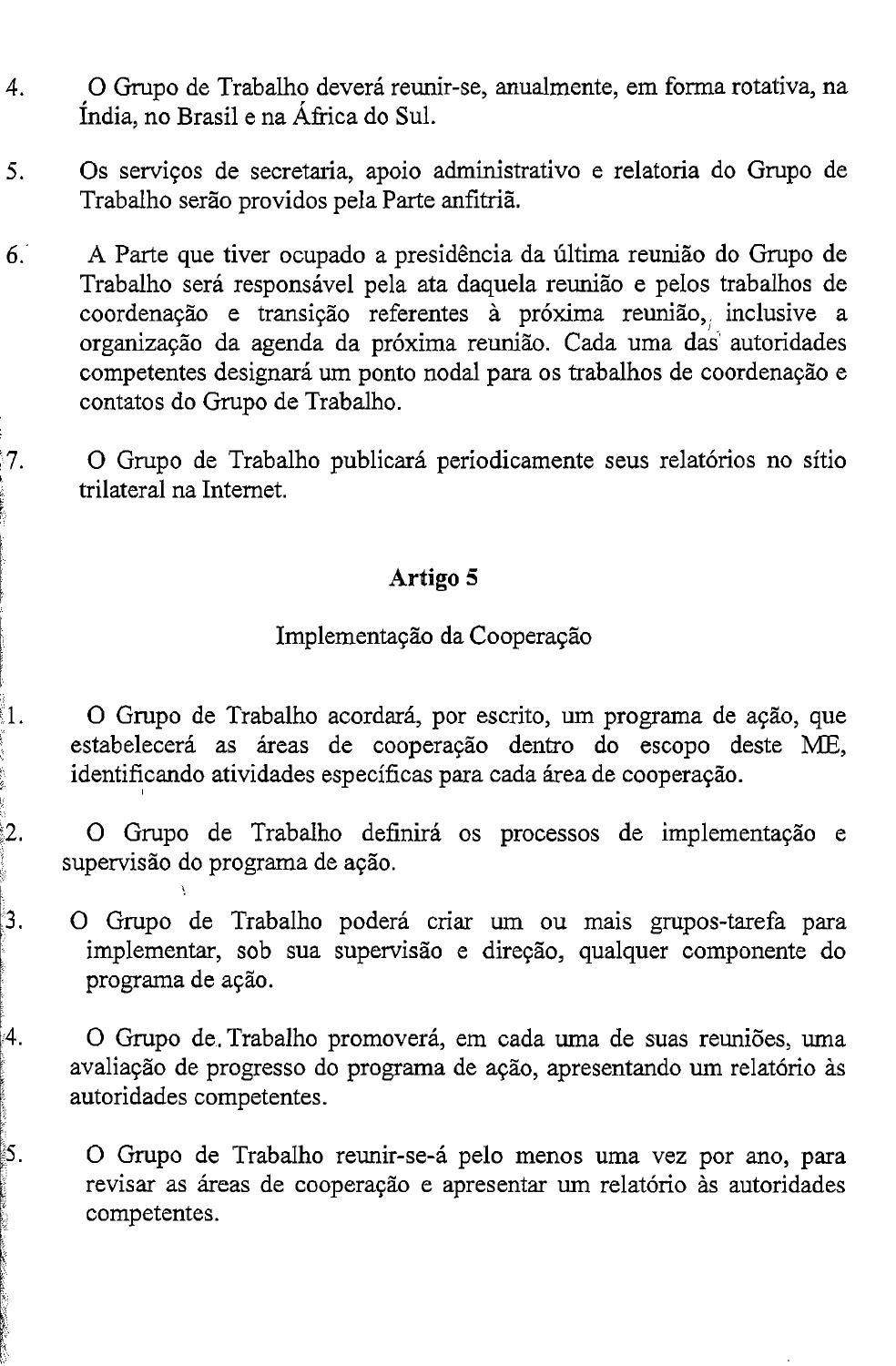## Artigo 6

## Ajustes Financeiros

- As despesas de viagens internacionais e domesticas, dentro do escopo deste ME, inclusive o custeio de hospedagem e subsistência, correrão à conta da Parte visitante.
- I . A Parte visitada dará apoio logístico à organização de viagens locais e hospedagem.
- 3 A.s despesas relacionadas com as trocas de materiais, inclusive traduyao para a língua da Parte visitada, correrão à conta da Parte visitante.
- As despesas com tradutores e intérpretes, se necessário, serão custeadas pela l, Parte anfitria.
- Ċ, As despesas relacionadas com a implantação de instituições, projetos e outros mecanismos conjuntos serao acordados entre as autoridades competentes.

## Artigo 7

## Direitos de Propriedade Intelectual e Confidencialidade

- 1. Os direitos de propriedade intelectual pertinentes a quaisquer atividades de cooperação realizadas dentro do escopo deste ME serão aplicados de acordo com a legislação em vigor em cada um dos países e dos acordos intemacionais subscritos pelas Partes.
- 2. Toda vez que uma Parte divulgar informação ou objeto, sob qualquer forma, dentro do escopo deste ME, deverá informar por escrito à Parte destinatária se existe alguma restrição de uso devida a direito de propriedade ou cláusula de confidencialidade aplicáveis à informação ou ao objeto em questão.
- 3. A Parte destinatária observará a confidencialidade da informação ou do objeto, segundo a legislayao intema em vigor.

## Artigo 8

## Emendas

1. Este ME poderá ser emendado por mútuo consentimento entre as Partes, mediante Troca de Notas pelos canais diplomáticos.

 $\hat{\sigma}^t$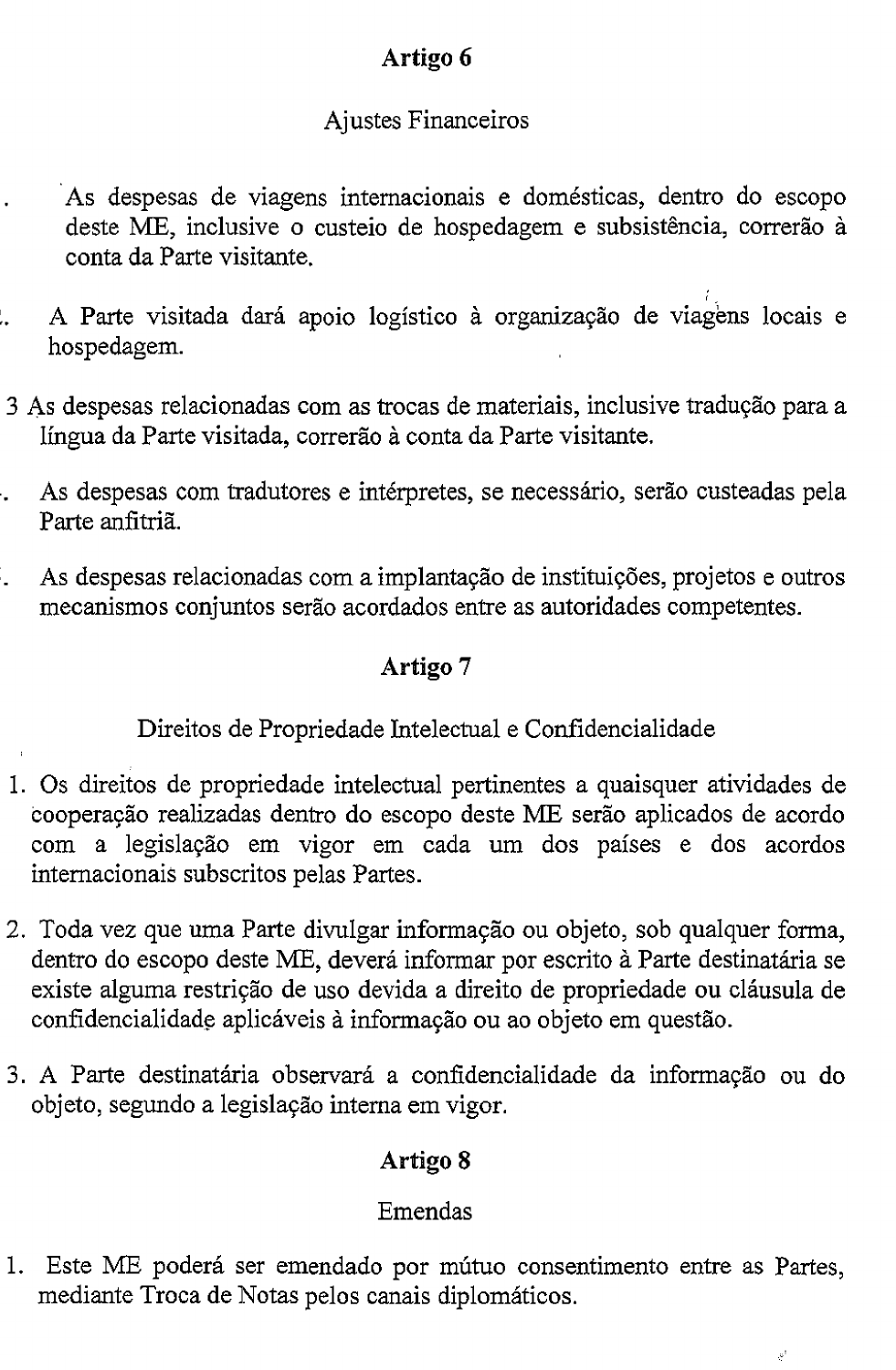2. As emendas não afetarão os direitos e as obrigações derivadas deste ME antes da data a partir da qual a emenda terá efeito, exceto se as Partes . acordarem diferentemente, mediante Troca de Notas.

### Artigo 9

## Suspensão

- 1. Qualquer Parte poderá, por razões de segurança, ordem pública ou saúde publica, suspender temporariamente, no todo ou em parte, a implementação deste ME.
- 2. A suspensão entrará em vigor 30 dias após notificação por escrito pelos canais diplomáticos ou na data da notificação, se a Parte que determinar a suspensão considerar necessário.
- 3. As Partes poderão determinar o término da suspensão, mediante notificação escrita, por via diplomática.
- 4. A suspensão poderá ser revertida 30 dias após a notificação, ou em menor prazo" se as Partes assim 0 acordarem, mediante Troca de Notas pelos canais diplomáticos.

## Artigo 10

## Solução de Controvérsias

Qualquer controvérsia entre as Partes por motivo de interpretação, aplicação ou implementação dos termos deste ME será resolvida amigavelmente, mediante consultas e negociações, entre as Partes.